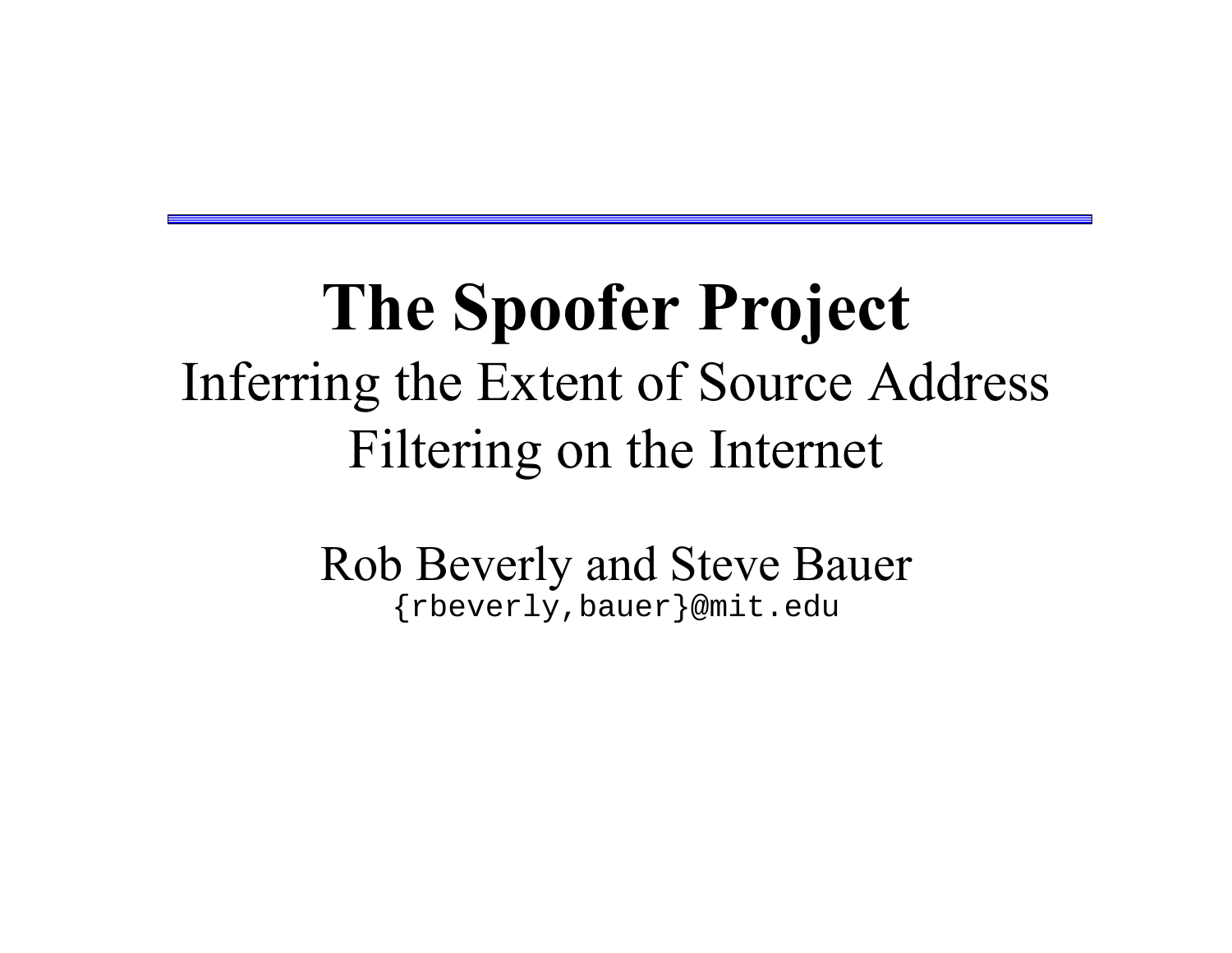# The Spoofer Project

#### **Goal:**

ï Quantify the extent and nature of source address filtering on the Internet

#### **Key results:**

- ï $\sim$ 23% of observed netblocks corresponding to  $\sim$ 24% of observed ASes allow some from of spoofing
- $\bullet$  Filtering is frequently applied inconsistently allowing spoofing of parts of the address space
- $\bullet$  Filtering policies corresponds reasonably well to netblocks announced in BGP
- $\bullet$ No discernable geographic pattern in address filtering policies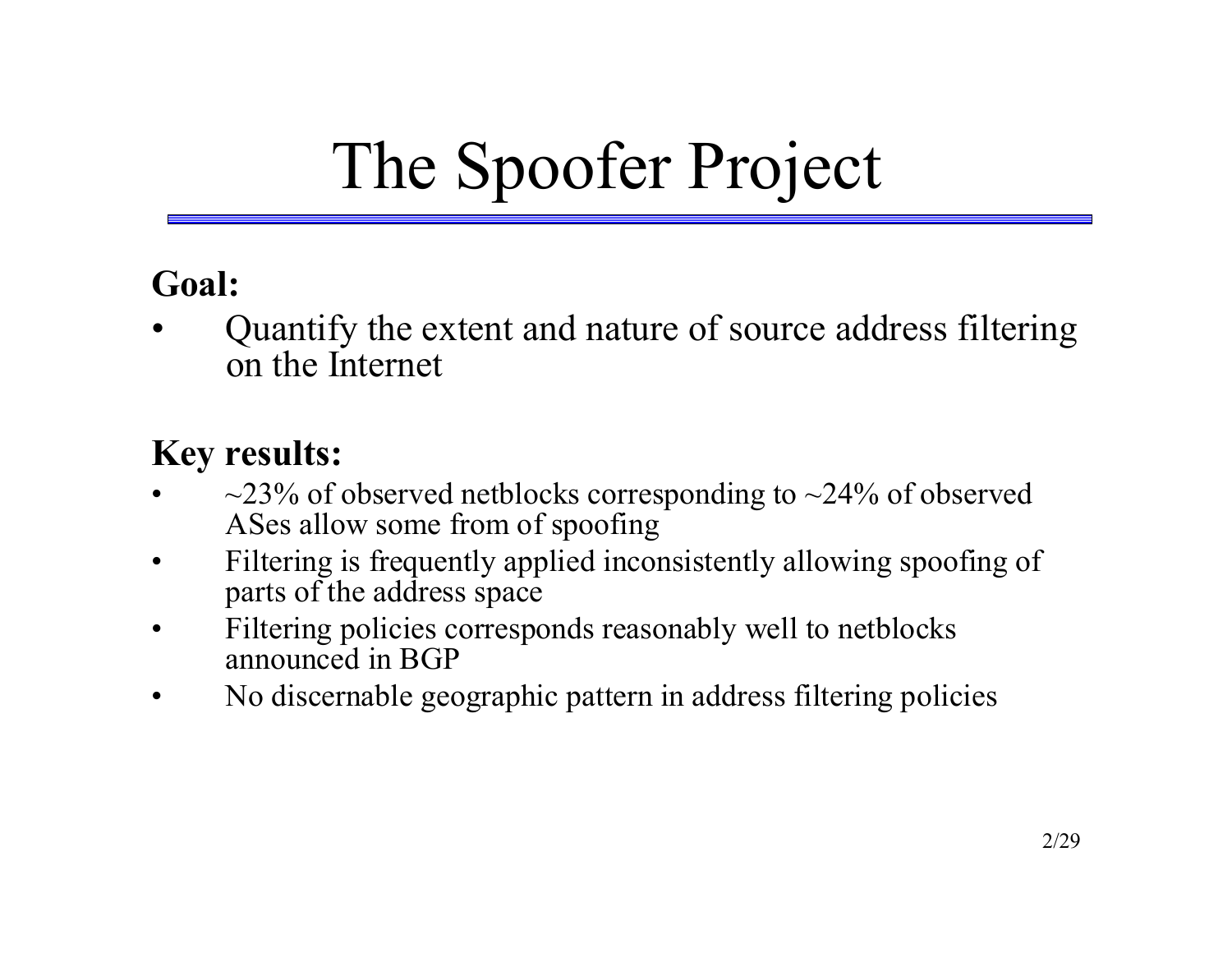## Motivation and background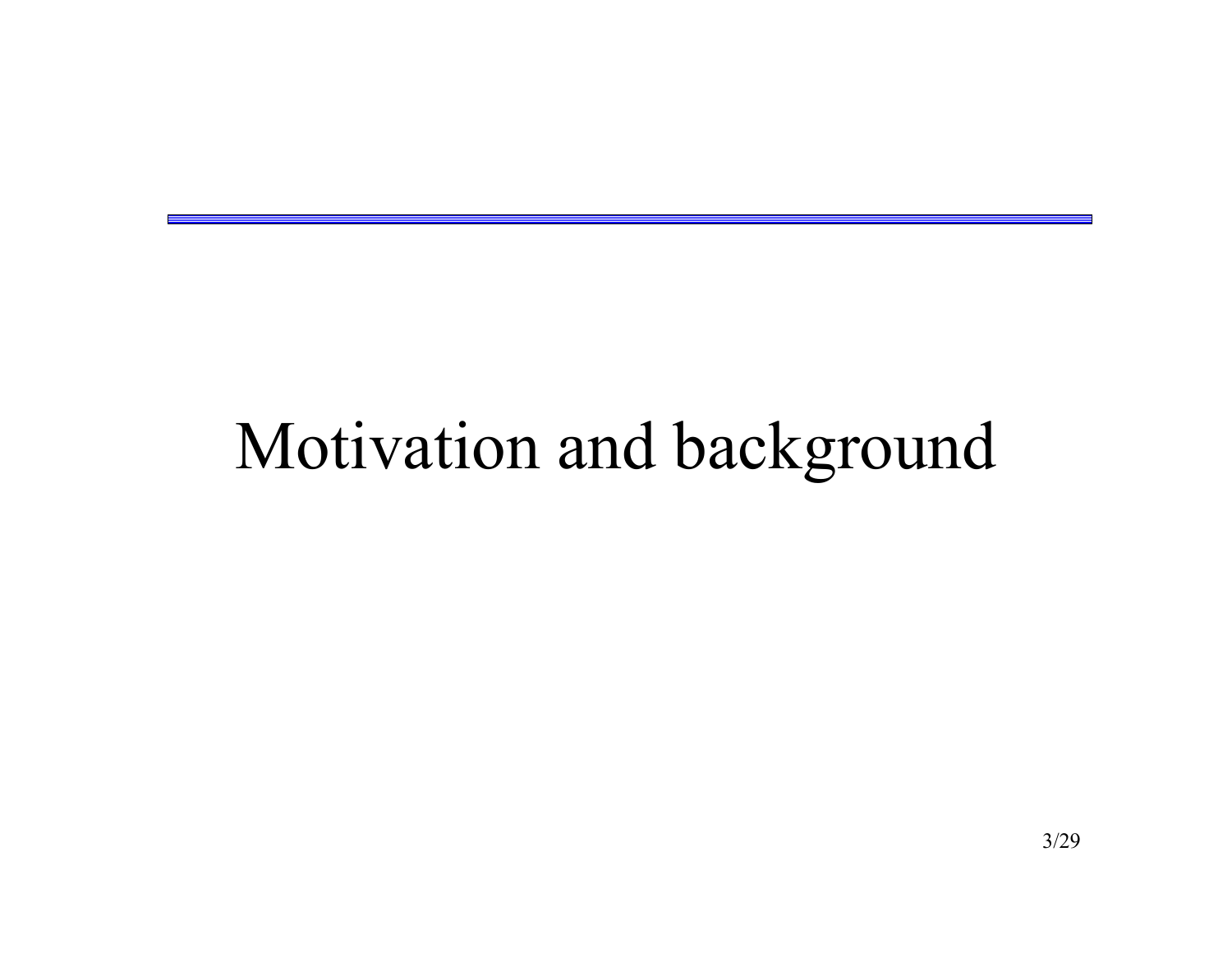# What are spoofed packets?

• Attackers/compromised-hosts forge or "spoof" source address of an IP packet

|                            |                       | 8               | 16              | 19 | 31            |  |  |  |
|----------------------------|-----------------------|-----------------|-----------------|----|---------------|--|--|--|
| <b>Version</b>             | HLen                  | <b>Tos</b>      | Length          |    |               |  |  |  |
| <b>Ident</b>               |                       |                 | <b>Flags</b>    |    | <b>Offset</b> |  |  |  |
|                            | <b>TTL</b>            | <b>Protocol</b> | <b>Checksum</b> |    |               |  |  |  |
| <b>Source Address</b>      |                       |                 |                 |    |               |  |  |  |
| <b>Destination Address</b> |                       |                 |                 |    |               |  |  |  |
|                            | Padding<br>(Variable) |                 |                 |    |               |  |  |  |
| Data                       |                       |                 |                 |    |               |  |  |  |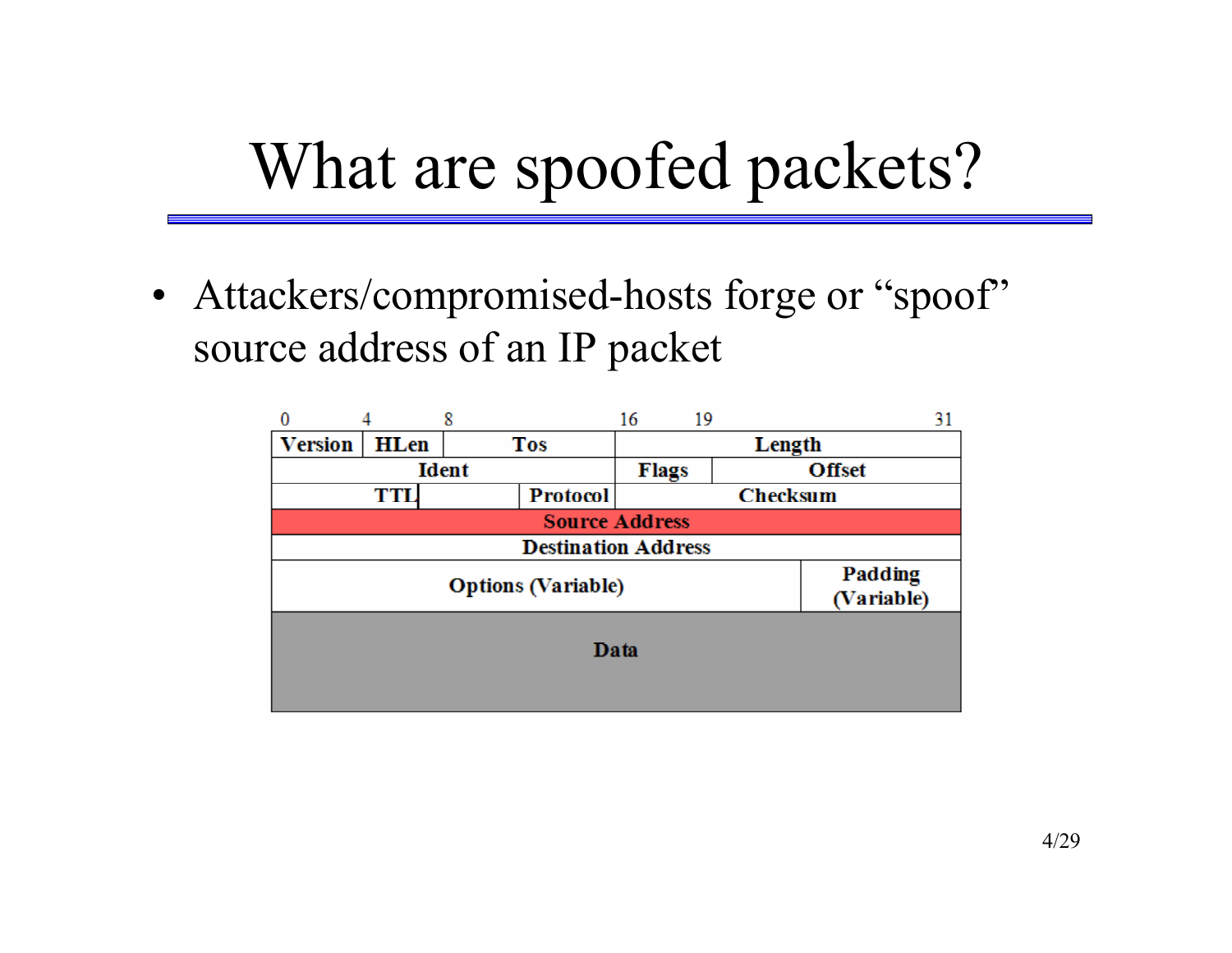### What type of addresses are spoofed?

#### **IPv4 Address Space**

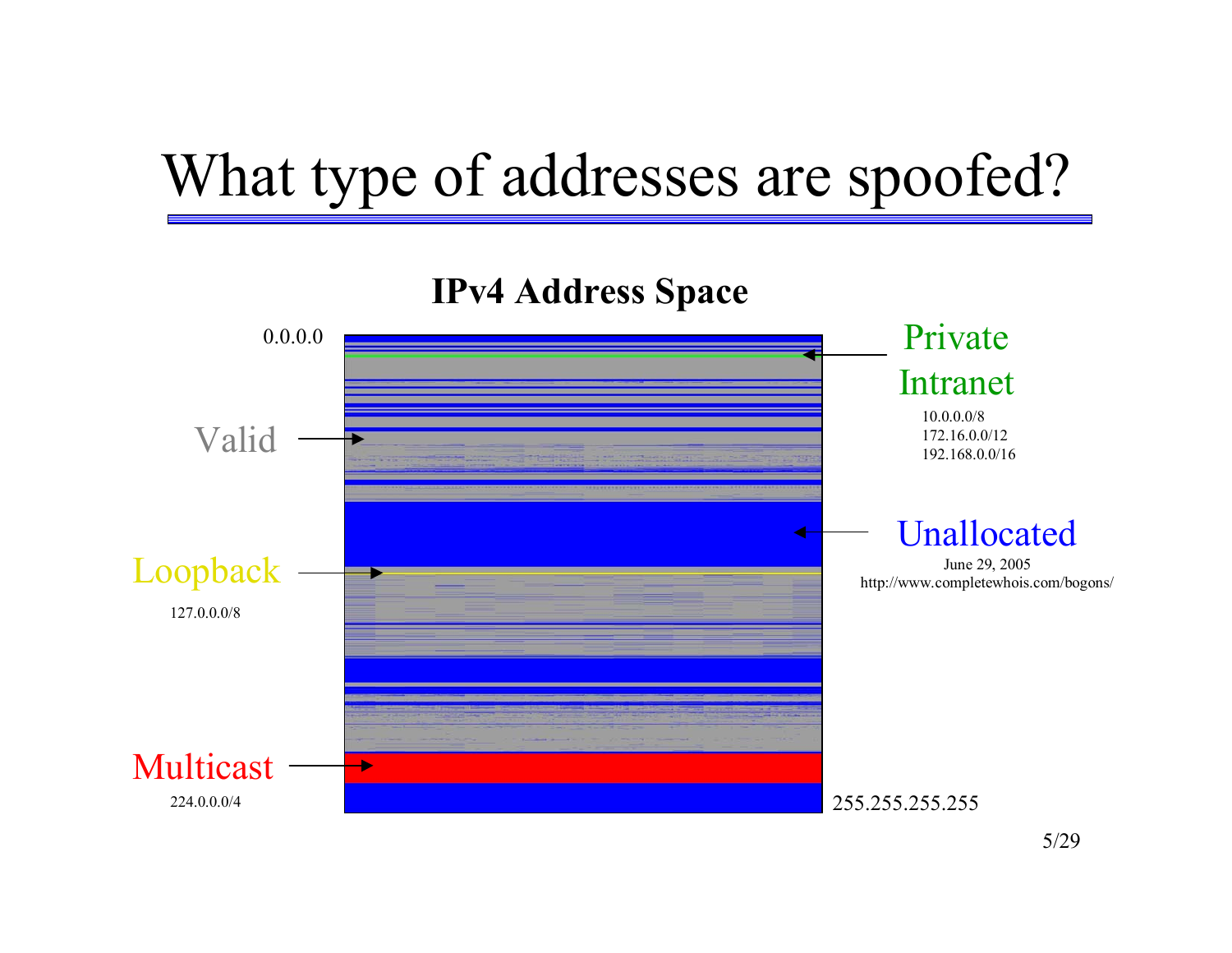# How are bogons filtered?

- Bogon list sources:
	- ñhttp://www.cymru.com/Bogons/
	- http://www.completewhois.com/bogons/
- Ingress or egress filters on a router
- Need updating (ideally automatically) as assignments change
- Not always  $100\%$ accurate

#### Cisco router example:

```
router bgp <your asn>
neighbor x.x.x.x remote-as 65333
neighbor x.x.x.x ebgp-multihop 255
neighbor x.x.x.x description <your description>
neighbor x.x.x.x prefix-list cymru-out out
neighbor x.x.x.x route-map CYMRUBOGONS in
neighbor x.x.x.x password <your password>
neighbor x.x.x.x maximum-prefix 100 threshold 90
! Remember to configure your Cisco router to handle the new style
! community syntax.
ip bgp-community new-format
! Set a bogon next-hop on all routers that receive the bogons.
ip route 192.0.2.1 255.255.255.255 null0
 Configure a community list to accept the bogon prefixes into the
! route-map.
ip community-list 10 permit 65333:888
! Configure the route-map. Remember to apply it to the proper
 peering sessions.
route-map CYMRUBOGONS permit 10
description Filter bogons learned from cymru.com bogon route-servers
match community 10
set ip next-hop 192.0.2.1
ip prefix-list cymru-out seq 5 deny 0.0.0.0/0 le 32
```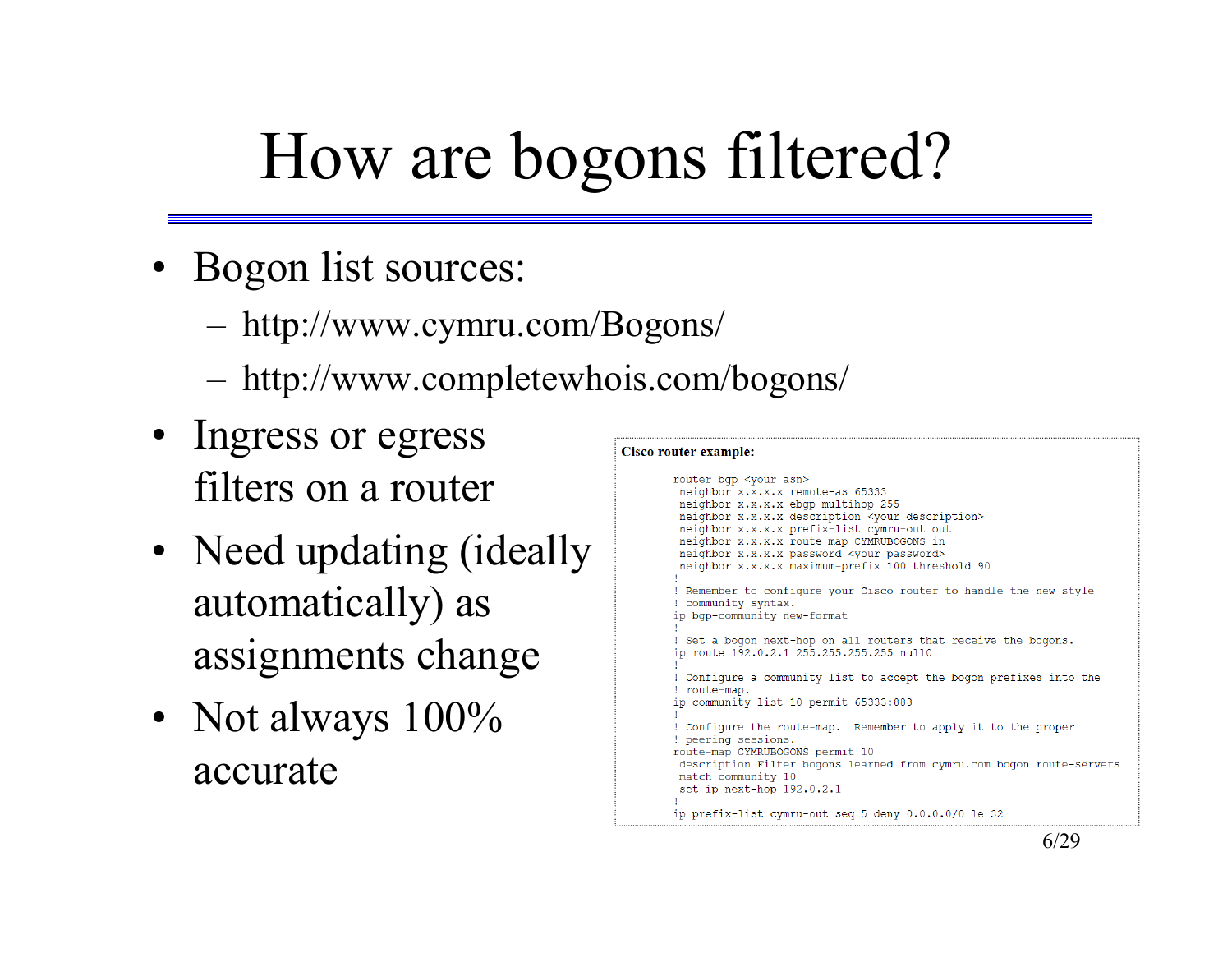### Does spoofing *matter* in 2005?

- All ISP filter (right?)
	- **na 1990** RFC2827, uRPF
- Zombie farms
	- ñ Spoofing provides little additional anonymity for actual attacker
- Prevalence of NATs

ñheaders rewritten anyway so spoofing useless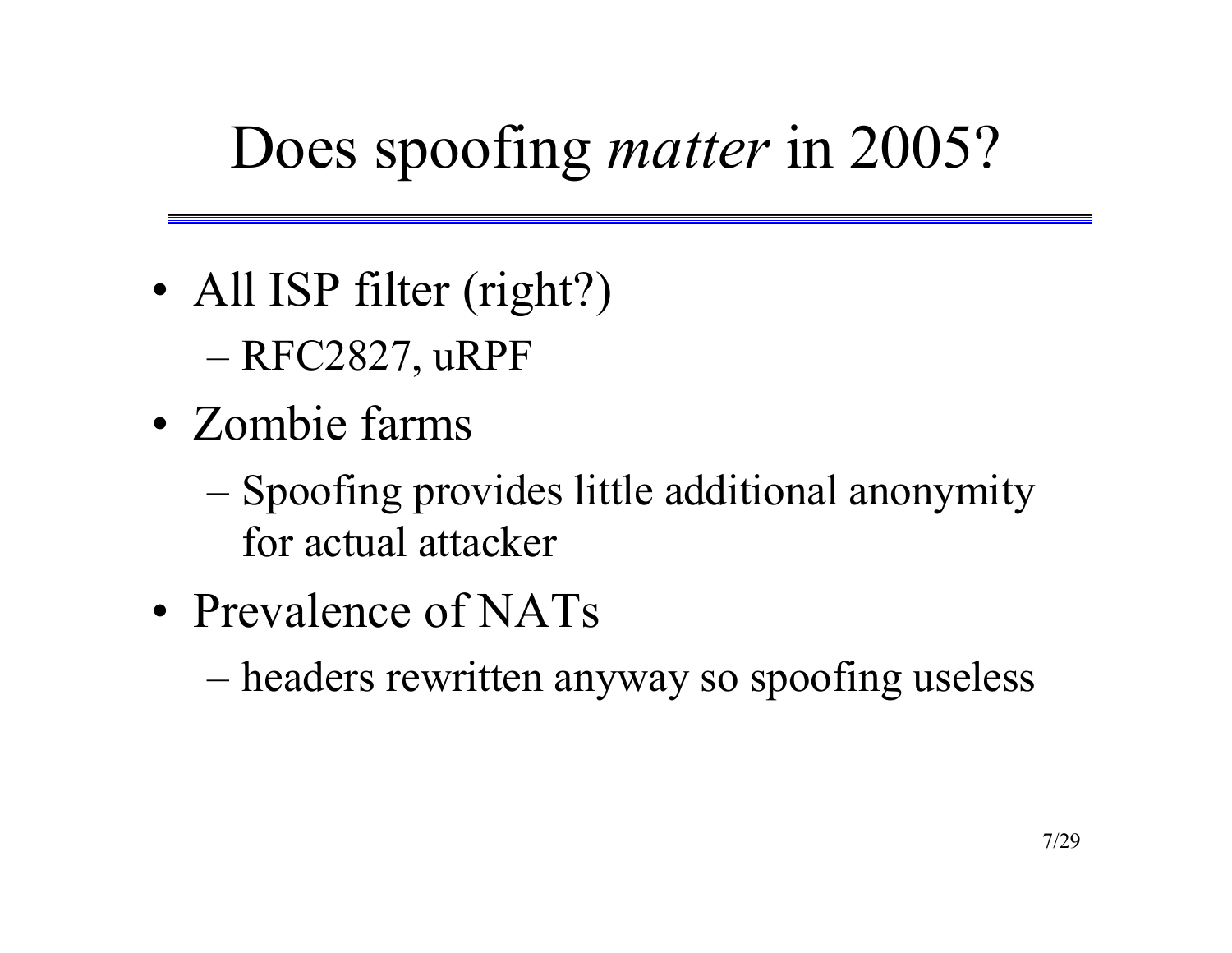Indications that spoofing is employed in current attacks

- Backscatter [Moore01][Pang04] shows *continued, strong spoofing activity*
- In Jan 2005 during one DDoS attack 12% of the source addresses were bogons [Dietrich05]
- High-profile spoofing-based DDoS attacks in 2000-2004:
	- ñYahoo, Ebay, E\*trade
	- **na 1990** Shaft, TFN, trinoo, Stacheldraht, RingZero
	- ñProtx online payment site, Nov 2004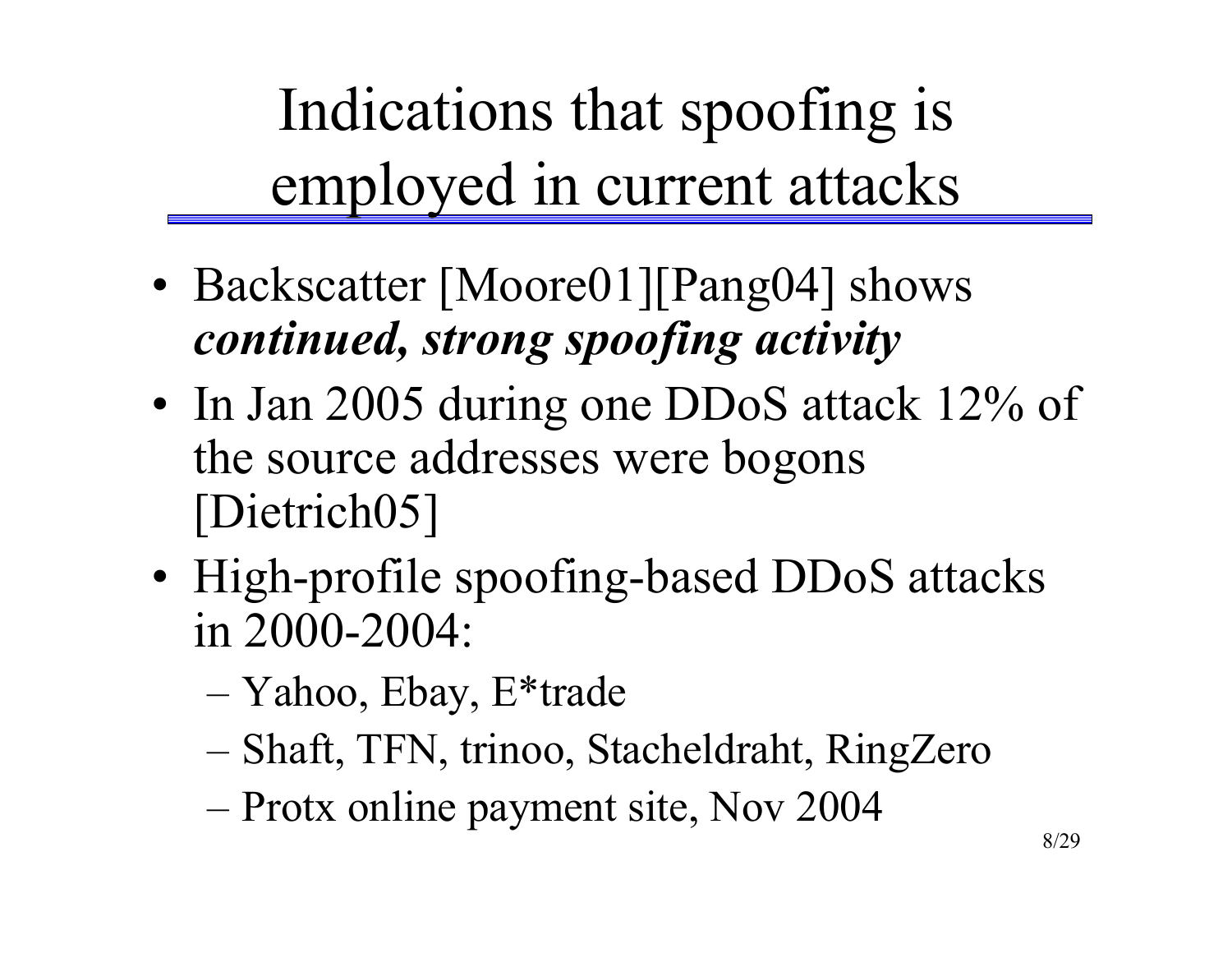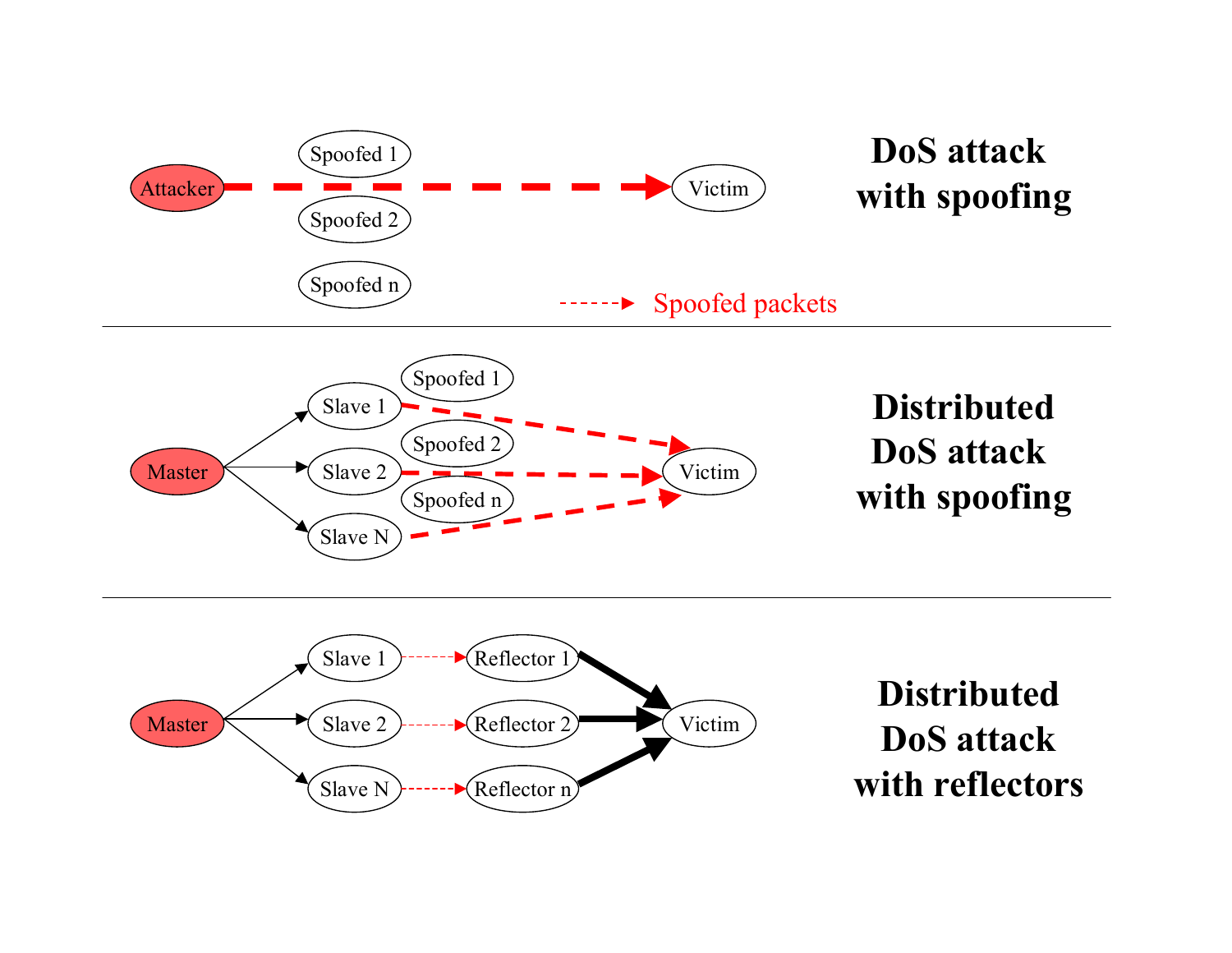## Prediction: spoofing increasingly a problem in the future

- ï **Spoofed traffic complicates a defenders job**
- Adaptive programs that make use of all local host capabilities to amplify their attacks
- Consider a 10,000 node zombie DDoS
	- ñ Today (worst case scenario): if non-spoofing zombies are widely distributed, a network operator must defend against attack packets from 5% of routeable netblocks.
	- ñ Future: if 25% of zombies capable of spoofing significant volume of the traffic could appear to come any part of the IPv4 address space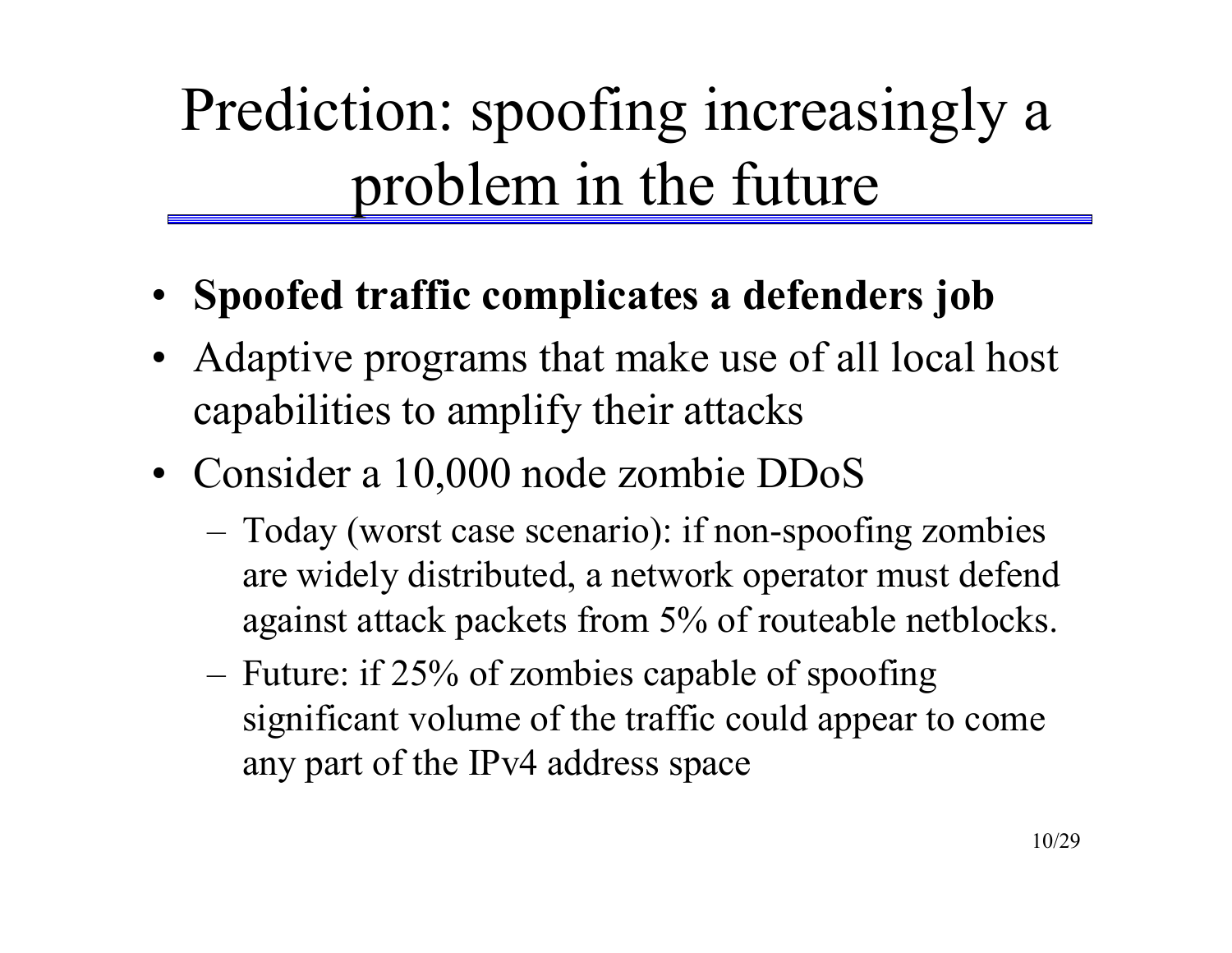Spoofer Project: Collection and analysis methodology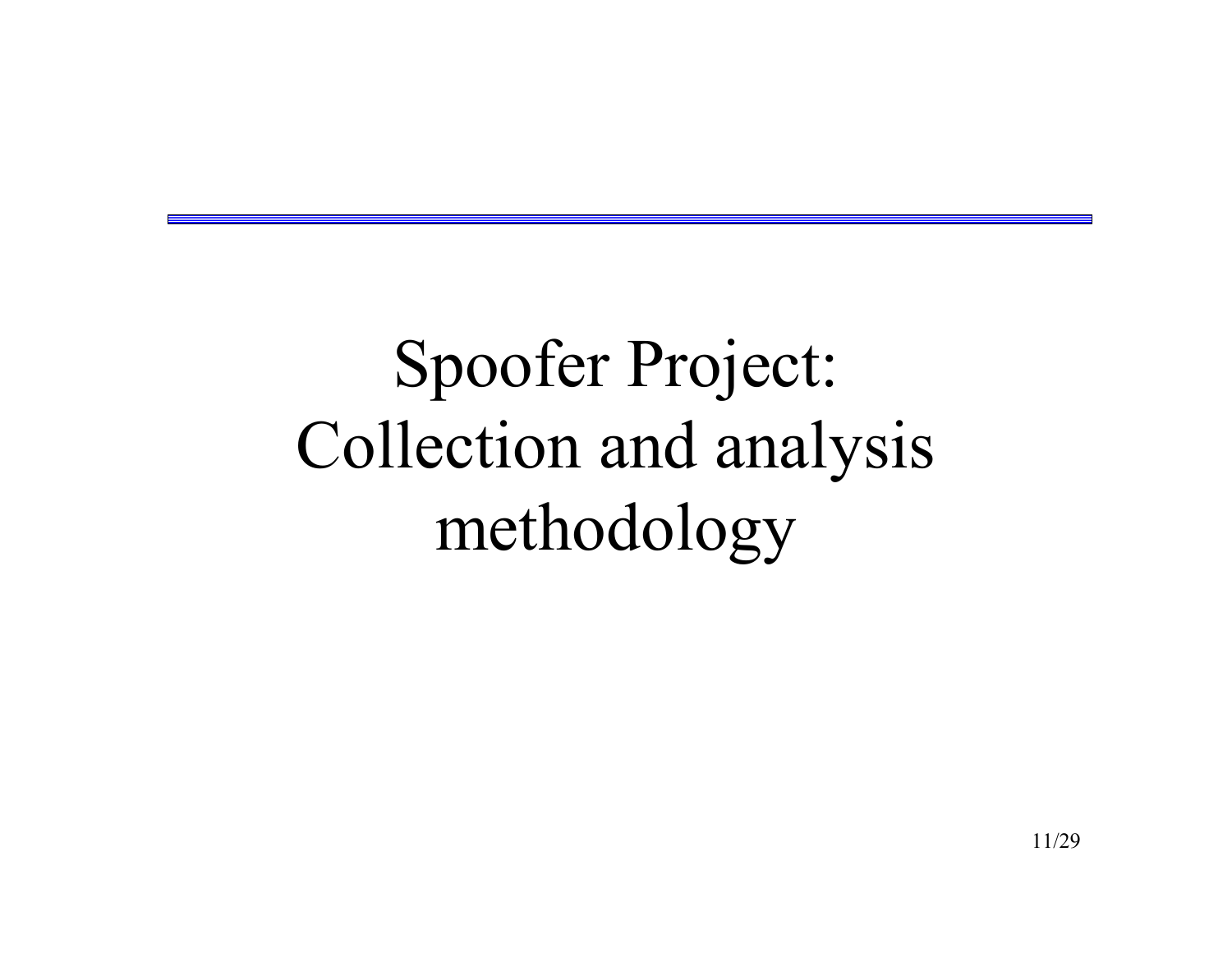# Collection methodology

- ï **Objective: collect reports of the spoofing capabilities from as many locations on the network as possible**
- Spoofing packets requires administrator privileges
- No way to induce spoofed packets on remote machines need willing participants, unavoidably introducing a *potential* bias
- Clients run a "spoofer" test program generating a report from their network locations
- Availability advertised on various mailing lists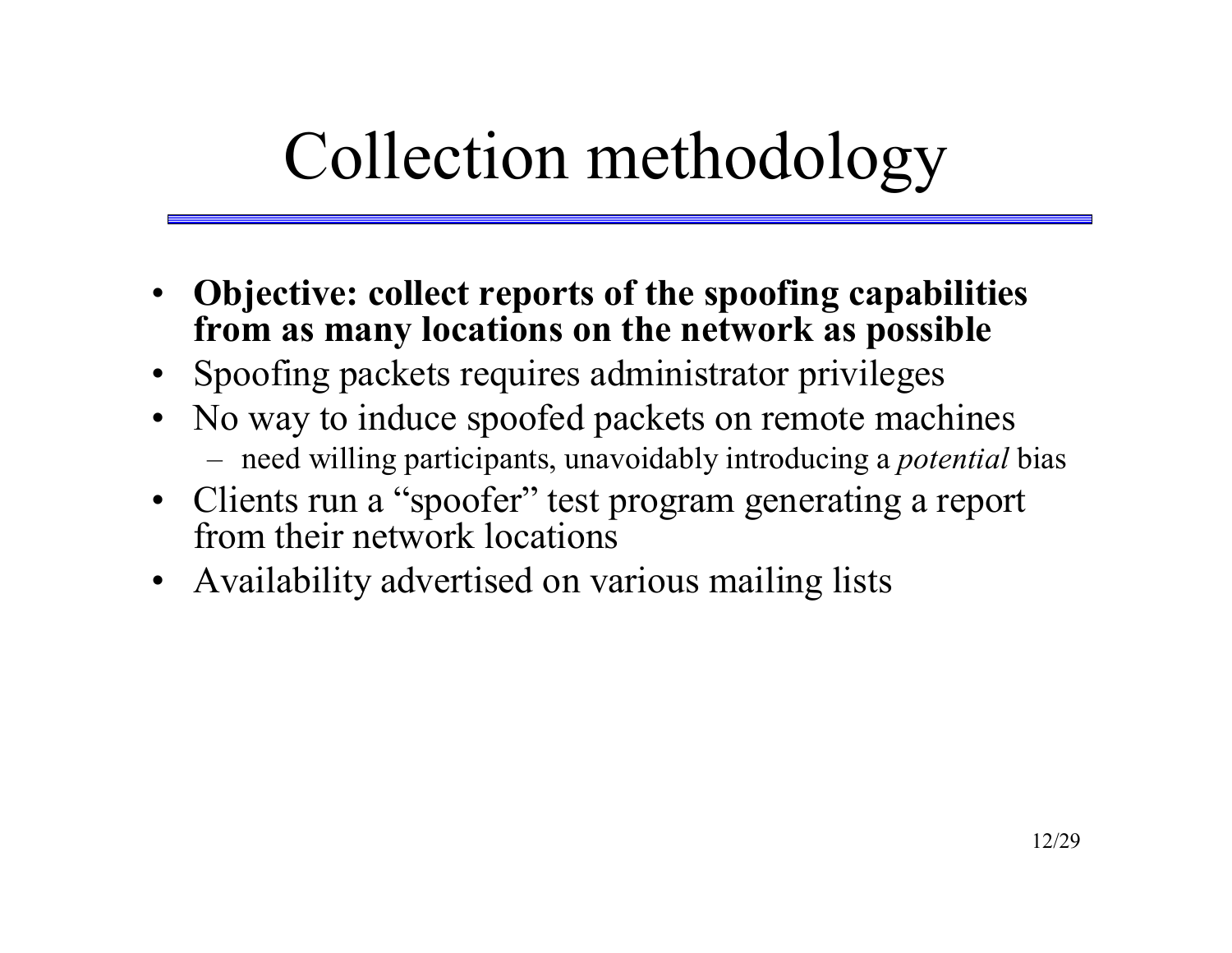

- 1. Spoofer clients attempt to send a series of spoofed UDP packets to our test collection server
	- Five of each type with random inter-packet delay
	- UDP destination port 53 (normally DNS) to avoid secondary filtering effects
	- Payload includes unique 14 byte identifier
- 2. If received, server stores packets in database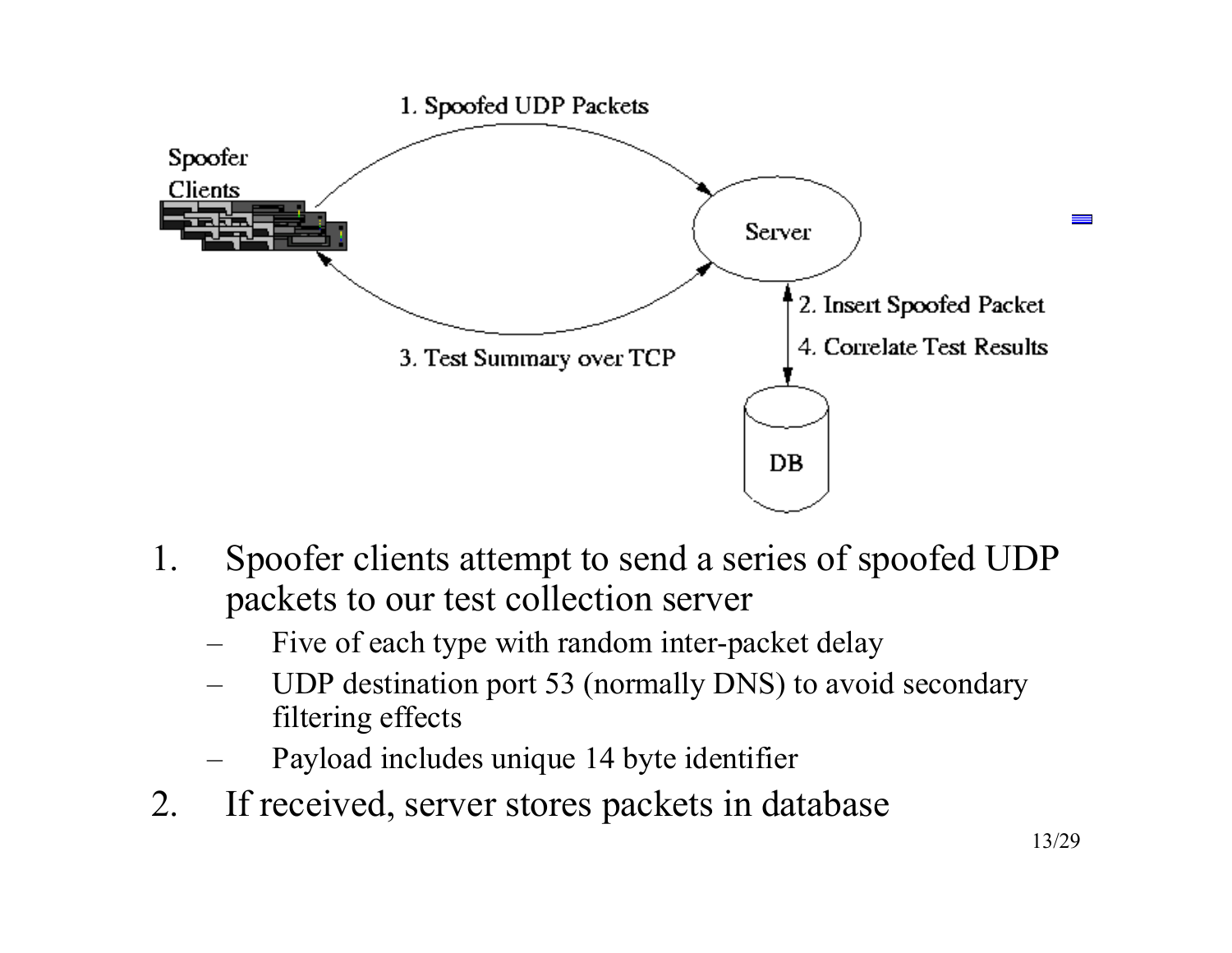

- 3. Test summary
	- $\bullet$ Spoofer client does a traceroute to server
	- ï Spoofer client sends a report of spoofed packets to server via TCP
	- ï TCP destination port 80 used to avoid secondary filtering effects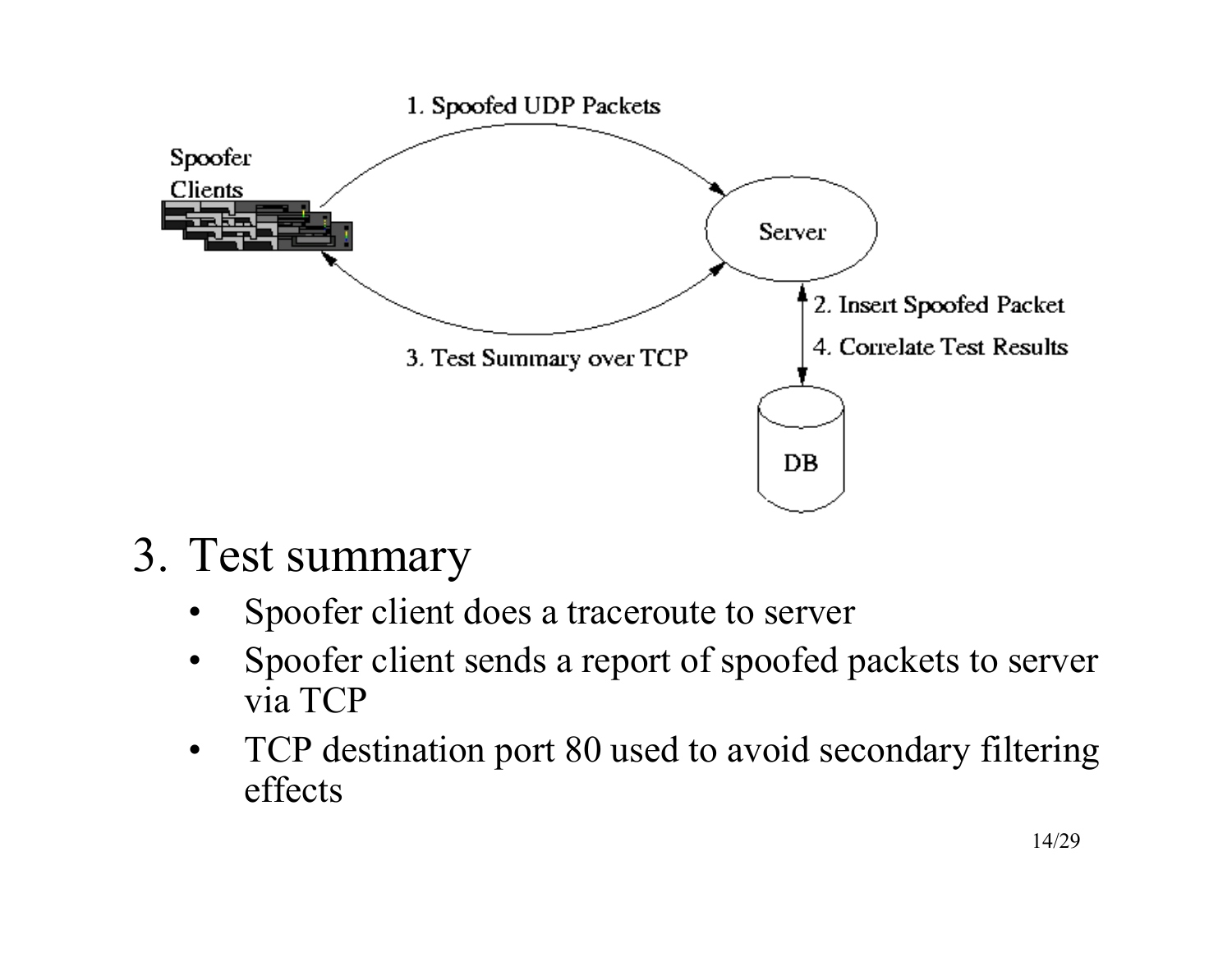# Spoofed packets

• Chosen to infer specific filtering policies

| <b>Spoofed Source</b>                     | <b>Description</b>         |  |
|-------------------------------------------|----------------------------|--|
| 1.2.3.4                                   | Unallocated                |  |
| 6.1.2.3                                   | Valid                      |  |
|                                           | (In BGP table)             |  |
| 172.16.1.100                              | RFC1918 Private<br>address |  |
| Client IP                                 | Neighbor Spoof             |  |
| $\oplus$ (2 <sup>N</sup> ) for 0 < N < 24 |                            |  |

IPv4 Address Space

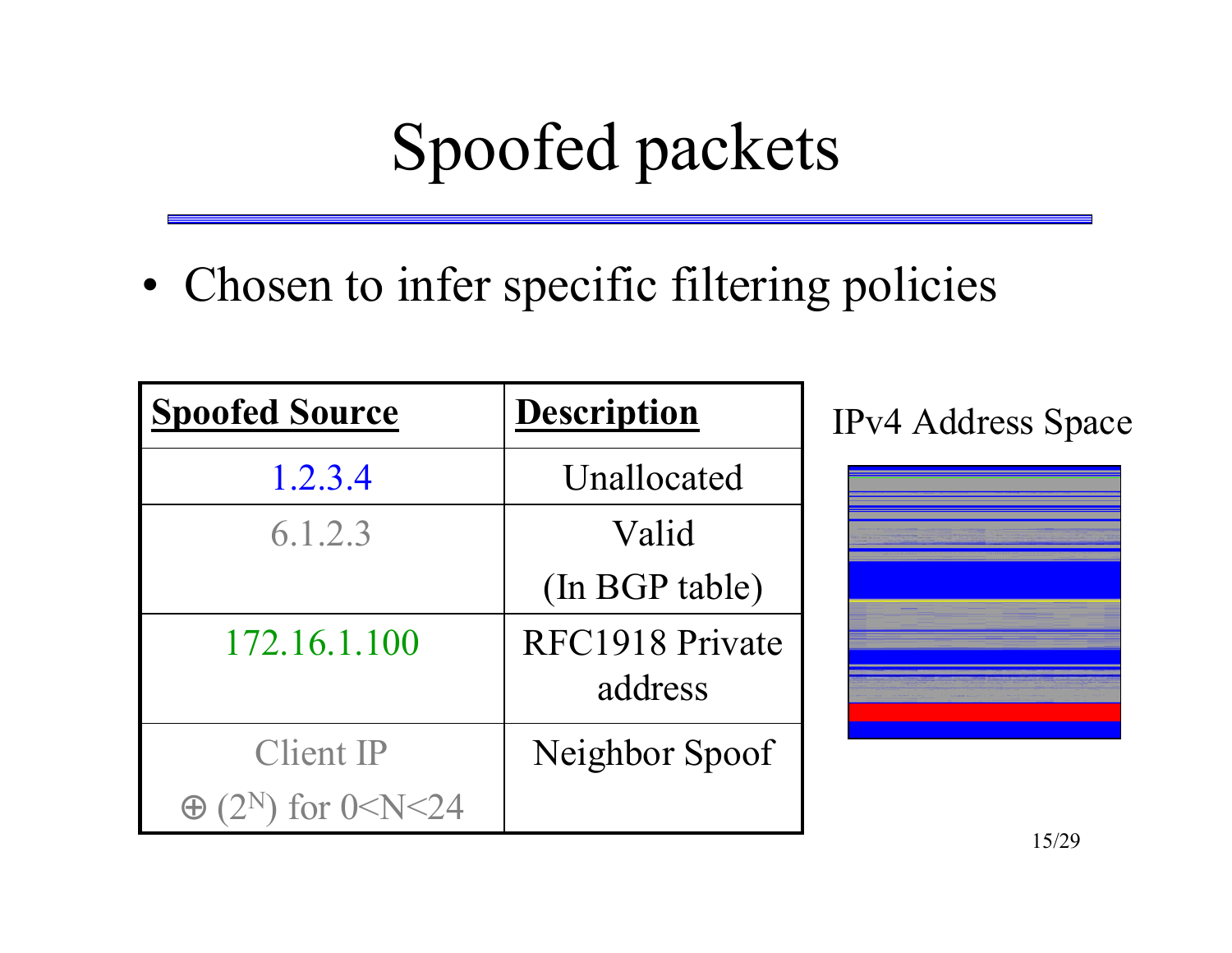## Example client run

```
[root@coco spoofer]# ./spoofer
>> Spoofing Tester v0.2
>> Source 5 spoofed packets (IP: 1.2.3.4) (Seq: g8cb4gc6ojezw1)...
>> Source 5 spoofed packets (IP: 172.16.1.100) (Seq: 09kamtjjugxwvy)...
>> Source 5 spoofed packets (IP: 6.1.2.3) (Seq: 0dzpw2obc80ff3)...
>>> Checking spoofing result...
>> Server response: HOWDY 5am11w18zzc86g
>> Server response: COOL 3
>> Server response: FOUND g8cb4gc6ojezw1
>> Server response: FOUND 09kamtjjugxwvy
>> Server response: FOUND 0dzpw2obc80ff3
>> Running Trace (please wait): /usr/sbin/traceroute -n 18.26.0.235
traceroute to 18.26.0.235 (18.26.0.235), 30 hops max, 38 byte packets
>> Server response: SEND-TRACE LINUX
>> Server response: BYE 5am11w18zzc86g
Test Complete.
Your test results:http://momo.lcs.mit.edu/spoofer/report.php?sessionkey=5am11w18zzc86g
```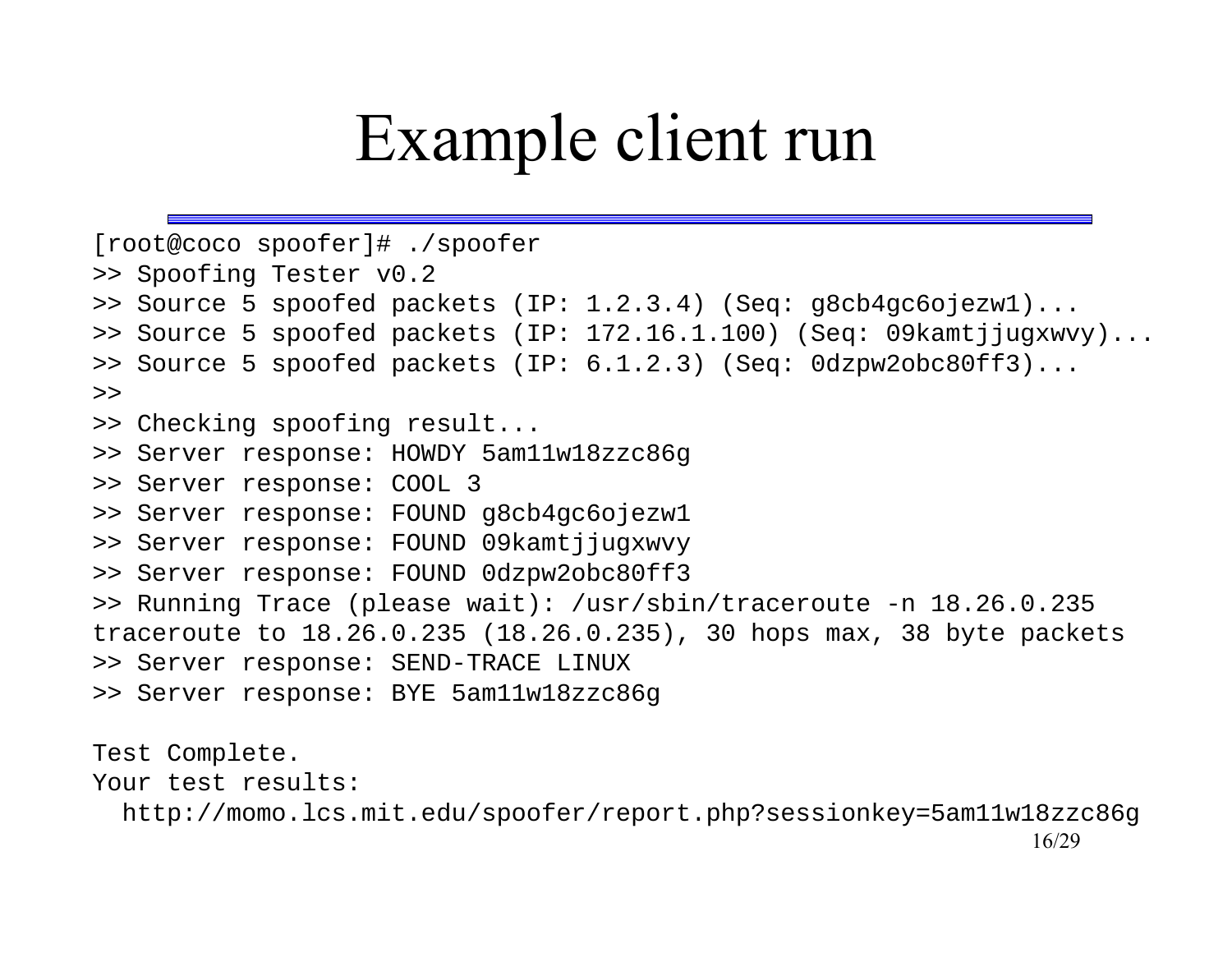## Analysis and results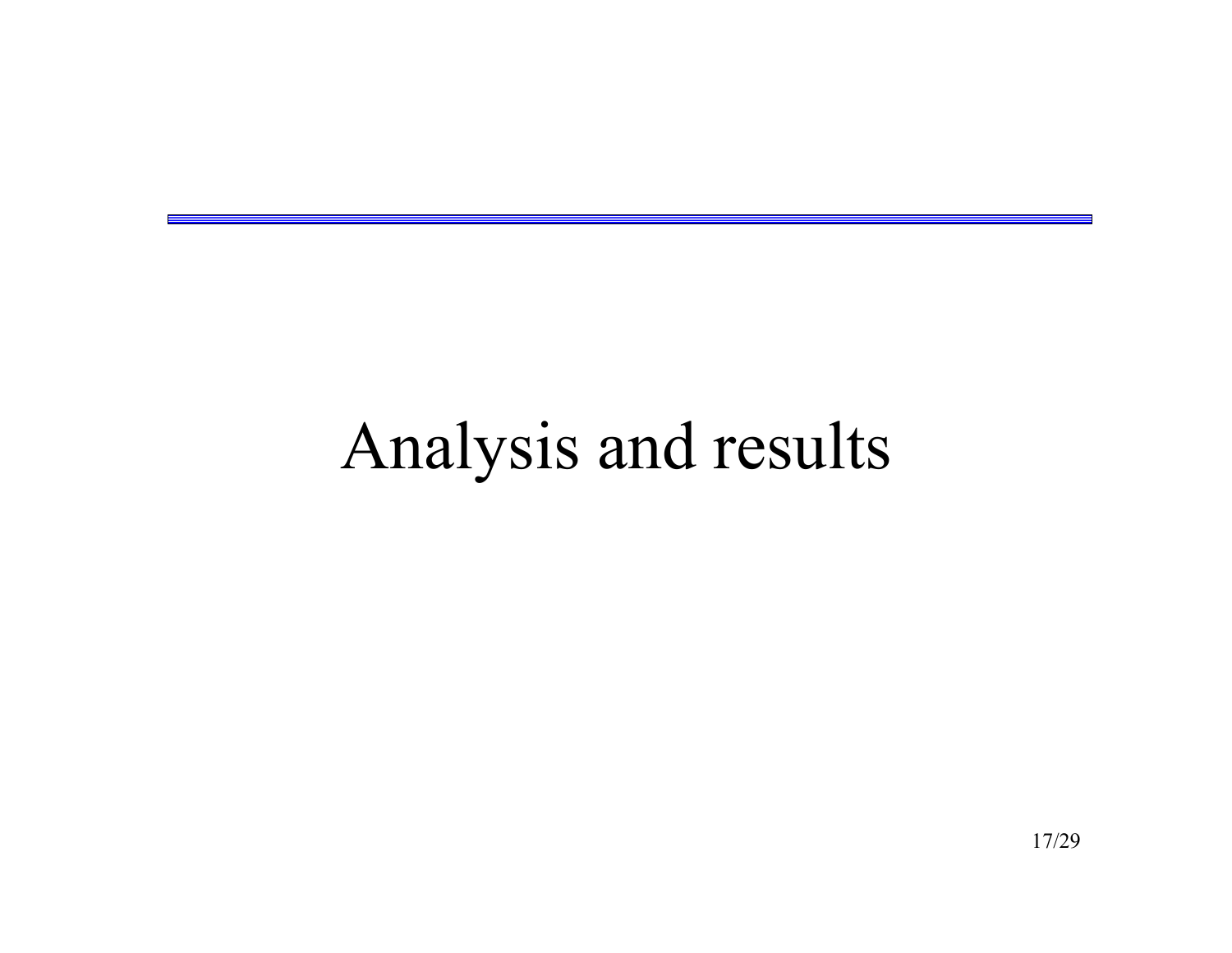# Client population

- From March 2005 to present:
	- ñ688 client reports generated
	- ñ544 unique client reports
	- No network abuse complaints reported from users or received by us

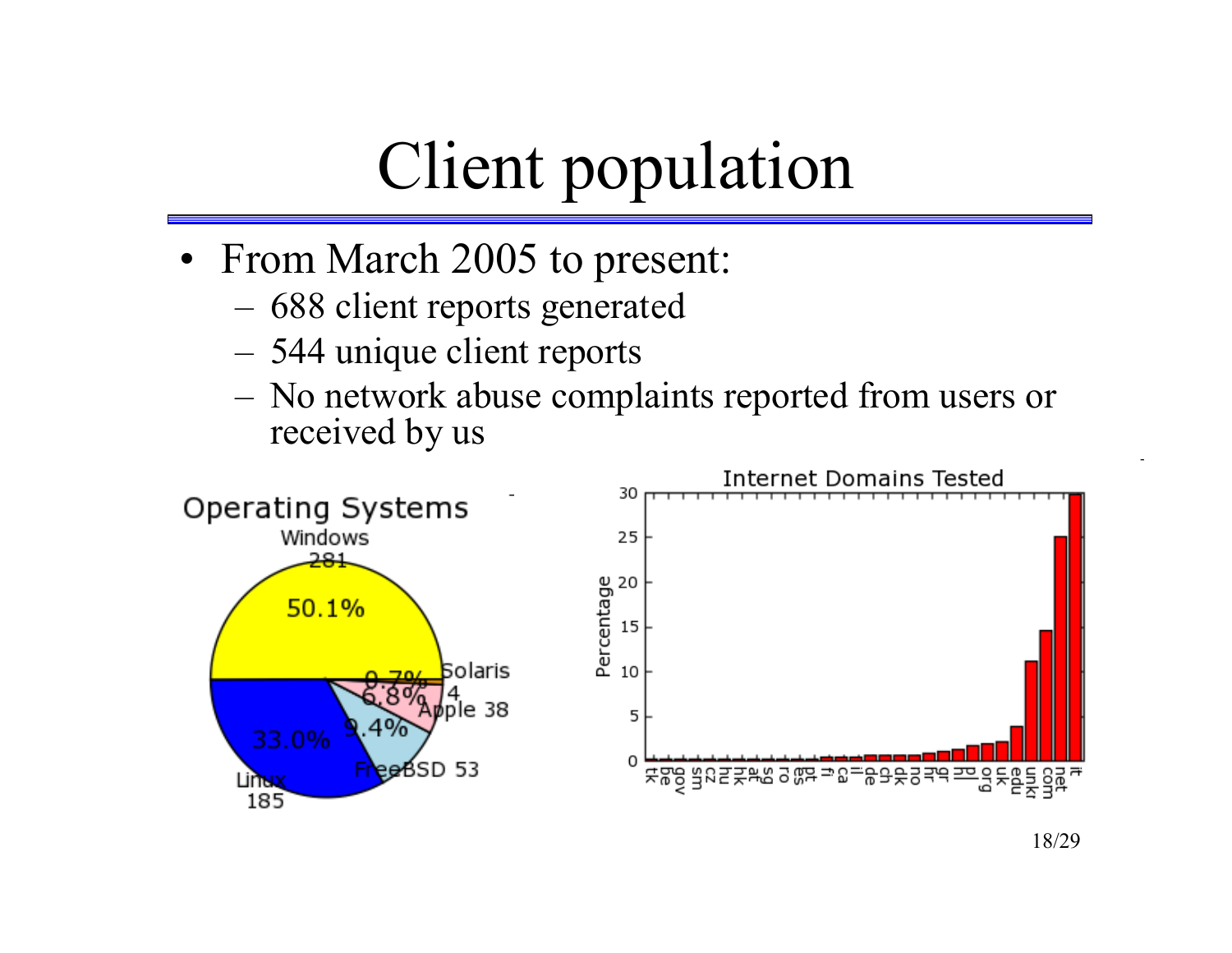#### **Spoofing failures for reasons not related to ISP policies**

- Non-ISP related spoofing failures 326 client reports
	- ñBlocked by Windows XP SP2: 155
	- Hosts Behind NATs: 126
	- Otherwise blocked by operating system: 20
- ï **We exclude these from our analysis**
	- ñ because they do not definitively provide any indication of the capability of other hosts in the same netblock to spoof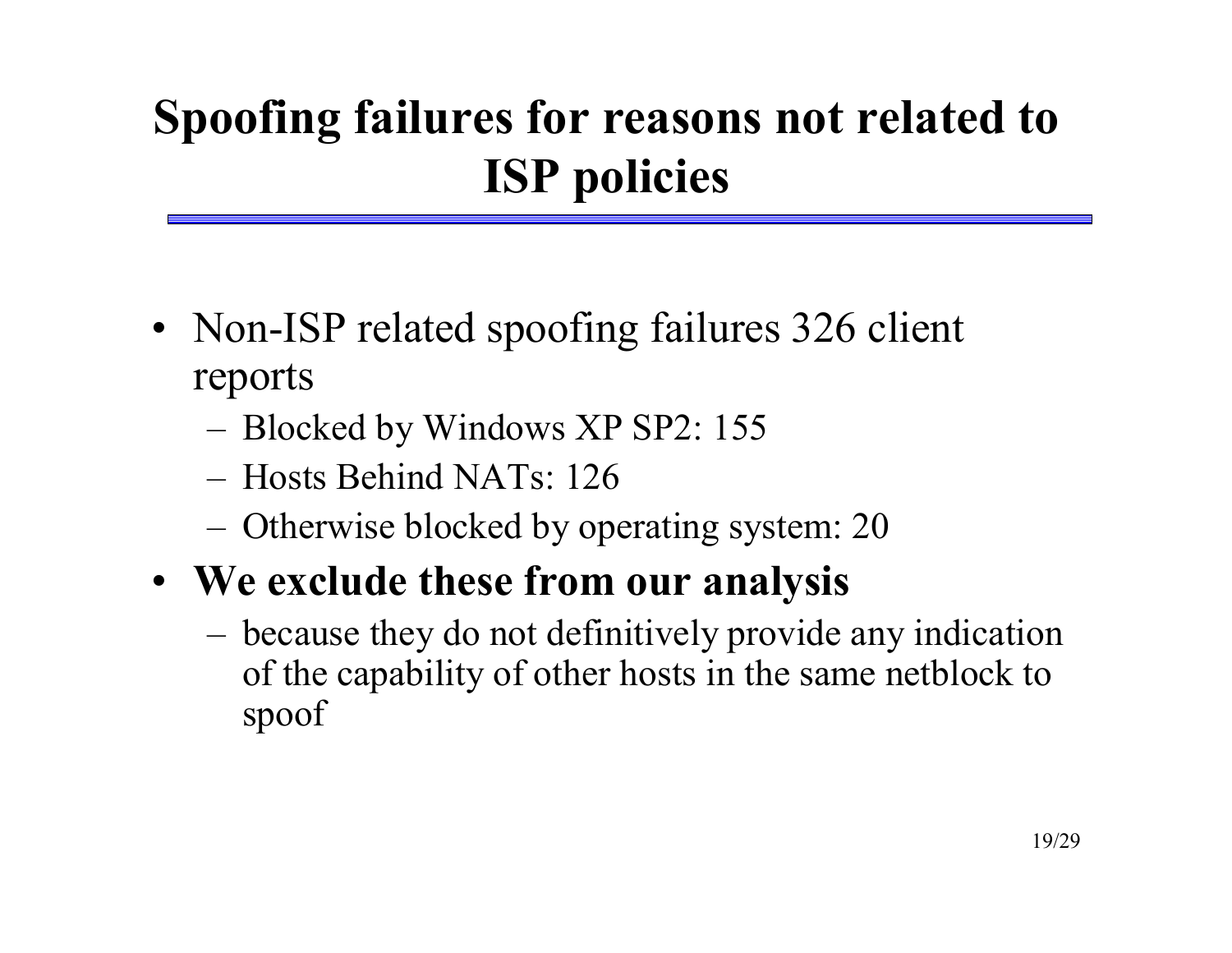

ï **Spoofable:** spoofing of private, or unallocated, or valid IP packets possible from these network locations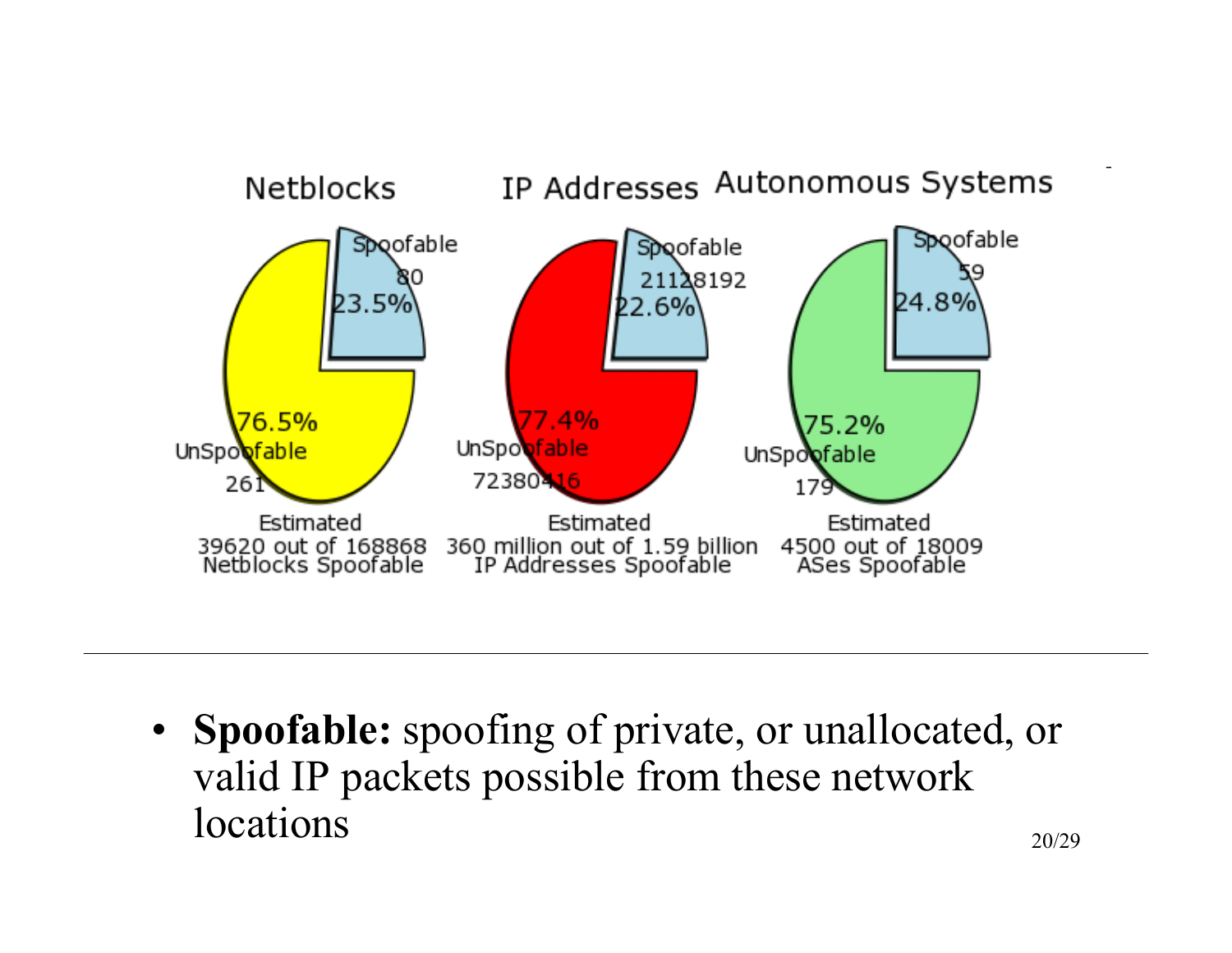# Filtering policies

|                           | <b>Private</b>   <b>Unallocated</b> | Valid | <b>Client Count</b> |
|---------------------------|-------------------------------------|-------|---------------------|
| ×                         | X                                   | ×     | 261                 |
| $\boldsymbol{\mathsf{x}}$ | $\boldsymbol{x}$                    |       | 23                  |
| ×                         |                                     | ×     |                     |
| $\boldsymbol{\chi}$       |                                     |       | 59                  |
|                           | X                                   | ×     |                     |
|                           | ×                                   |       |                     |
|                           |                                     | ×     |                     |
|                           |                                     |       |                     |



 Spoofable policies found in operation on the Internet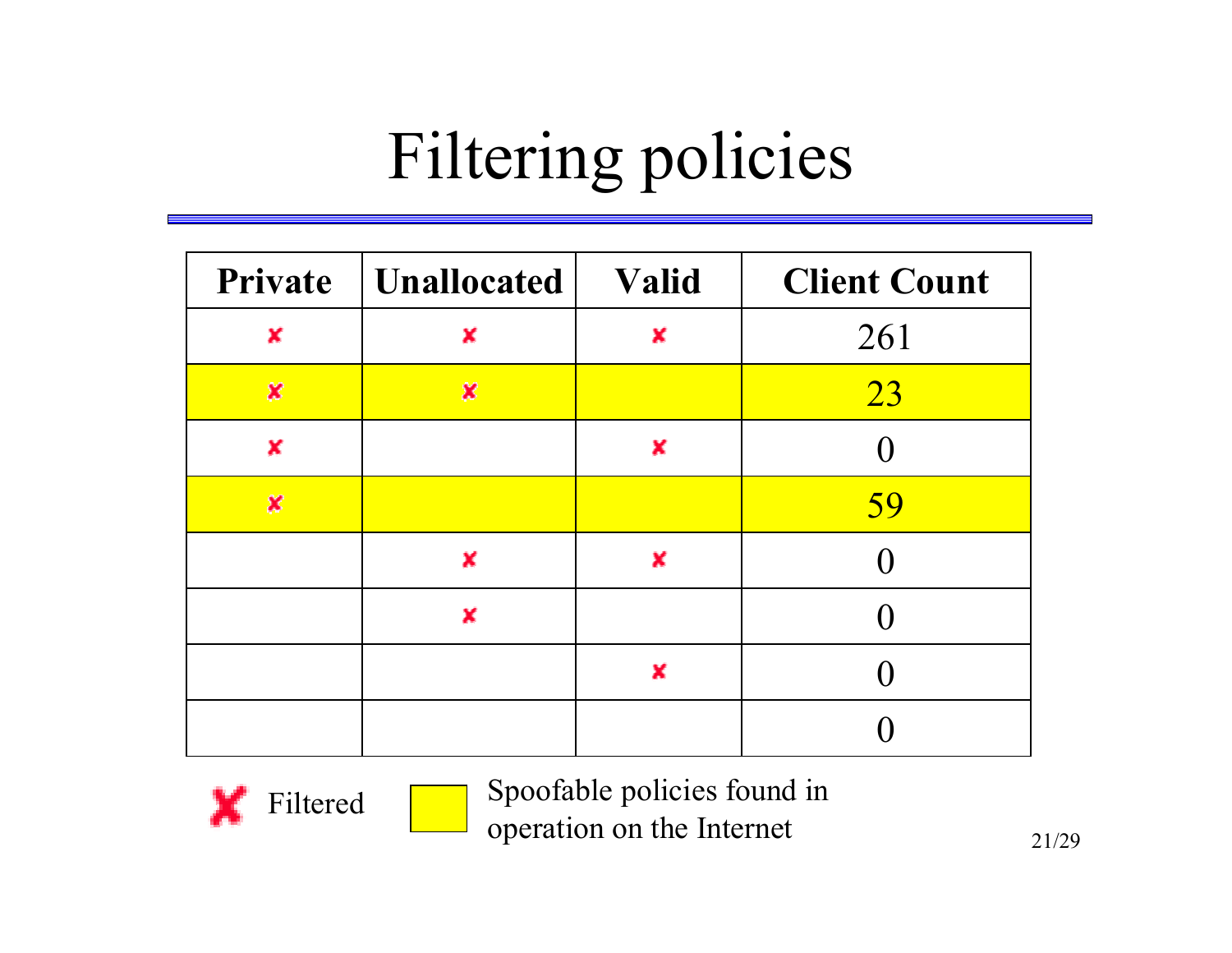# Filtering Boundaries



• Filtering occurring on a /8 boundary enables a client within that network to spoof 16,777,215 other addresses.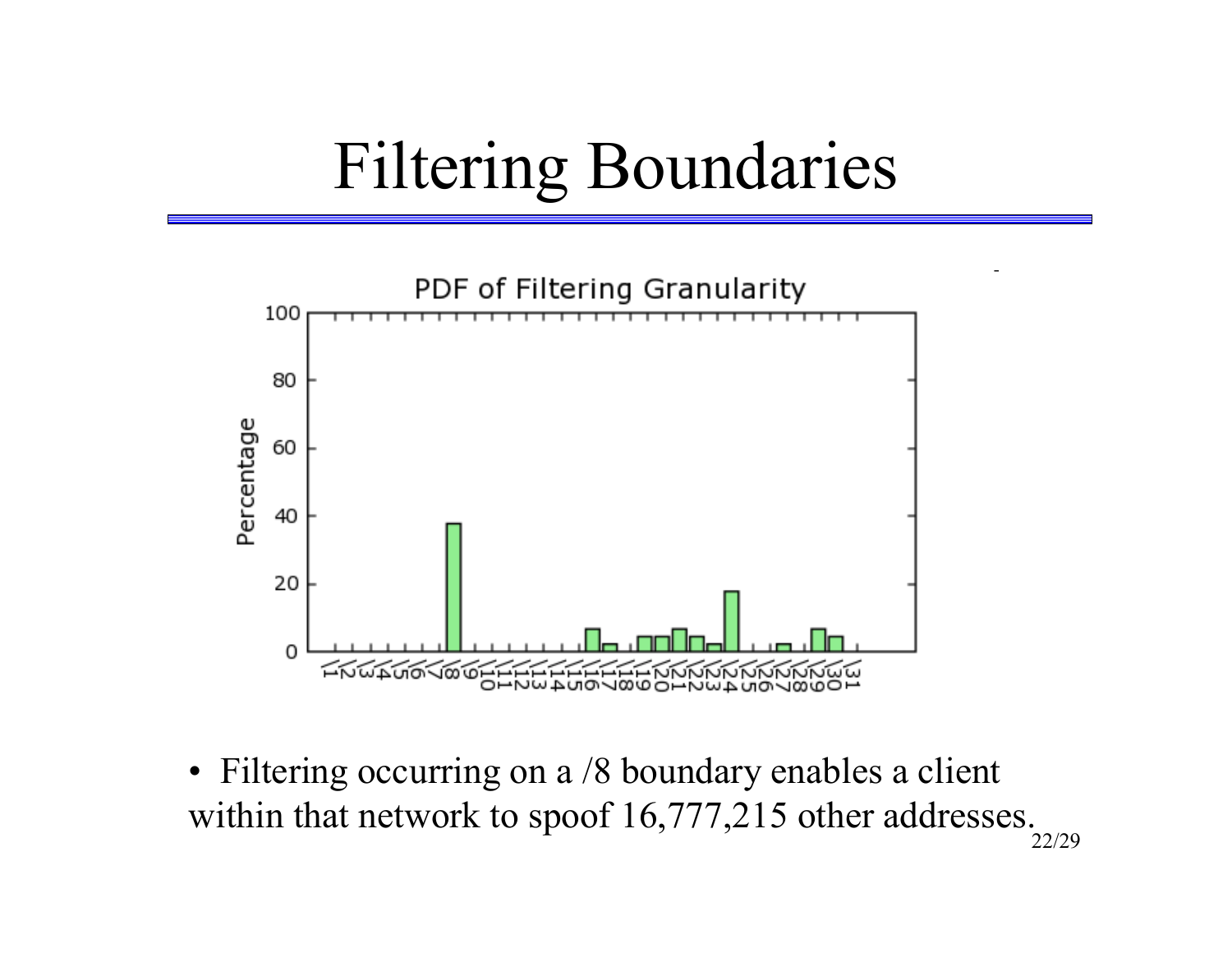Correspondence between filtering granularity and BGP prefix size

- ï **Important to understand how filtering granularity relates to routing announcements**
	- **na 1990** Are our extrapolations valid?
	- ñProvides clues to a provider's network structure and operational practices.
- BGP view from University of Oregon Routeviews tables
	- ñprefix size
	- AS numbers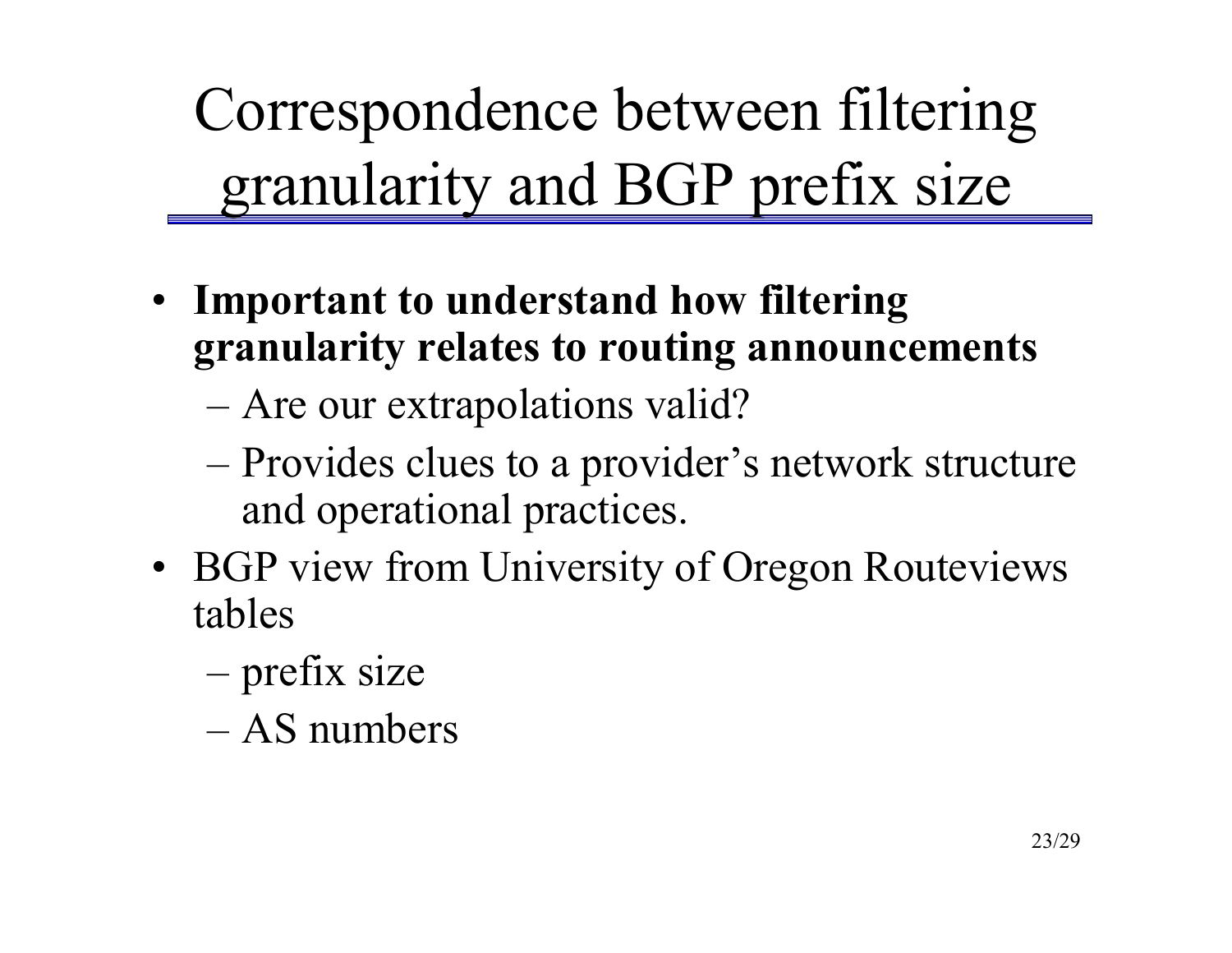## Correspondence between filtering granularity and BGP prefix size



- ï Over 36% of the time filtering boundary is exactly the same as announced netblock size
- $\bullet$ Over 95% of the time within 65,536 IP addresses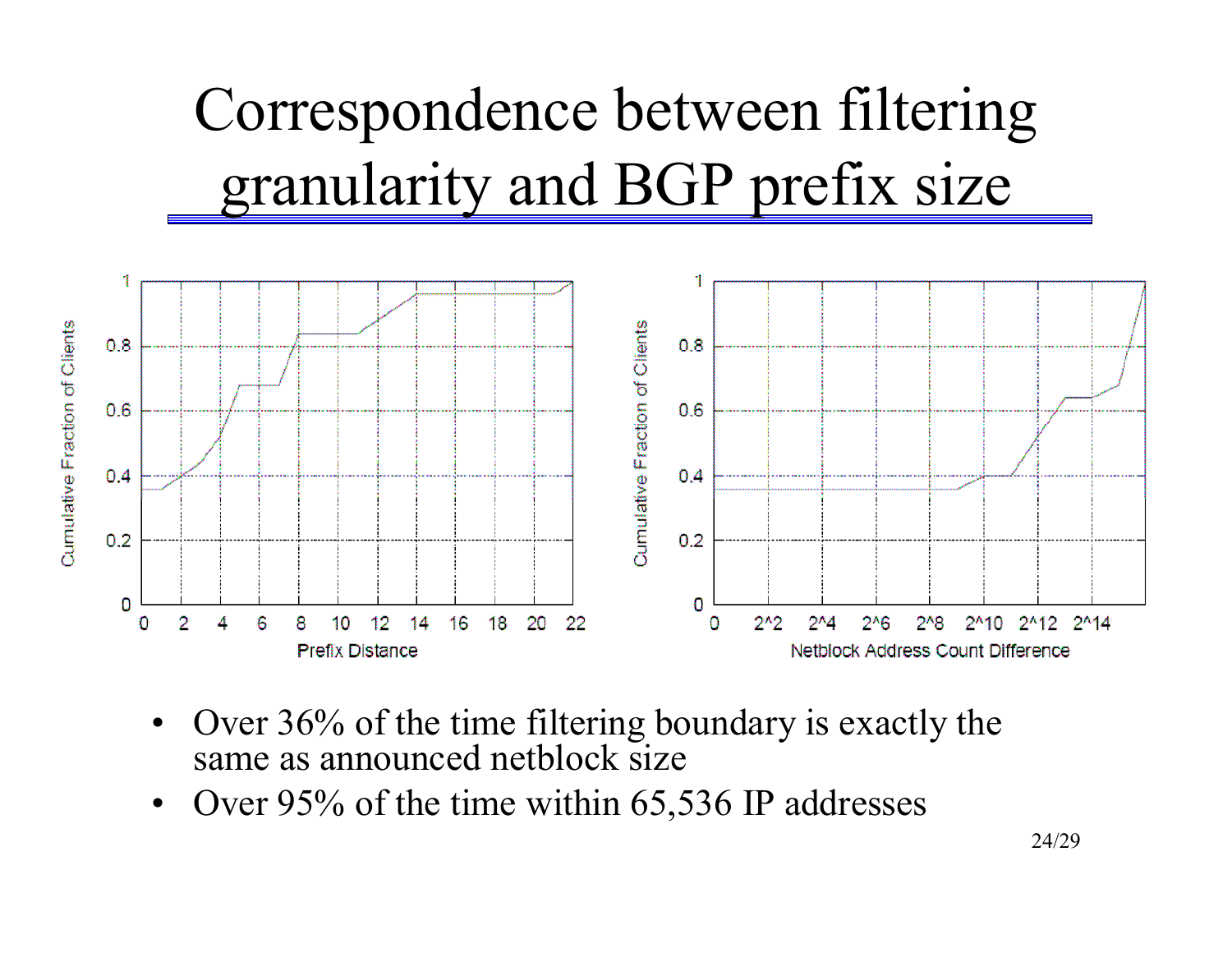

(a) AS graph of all attempted spoof paths

10.0 lı.o 12.8 3.0 4.0 §5.0 6.0

(b) AS graph of spoofable paths

- ï **Spoofed packets that make it past the ingress edges are likely to travel across the entire Internet**
- ï **No geographic pattern to filtering policies**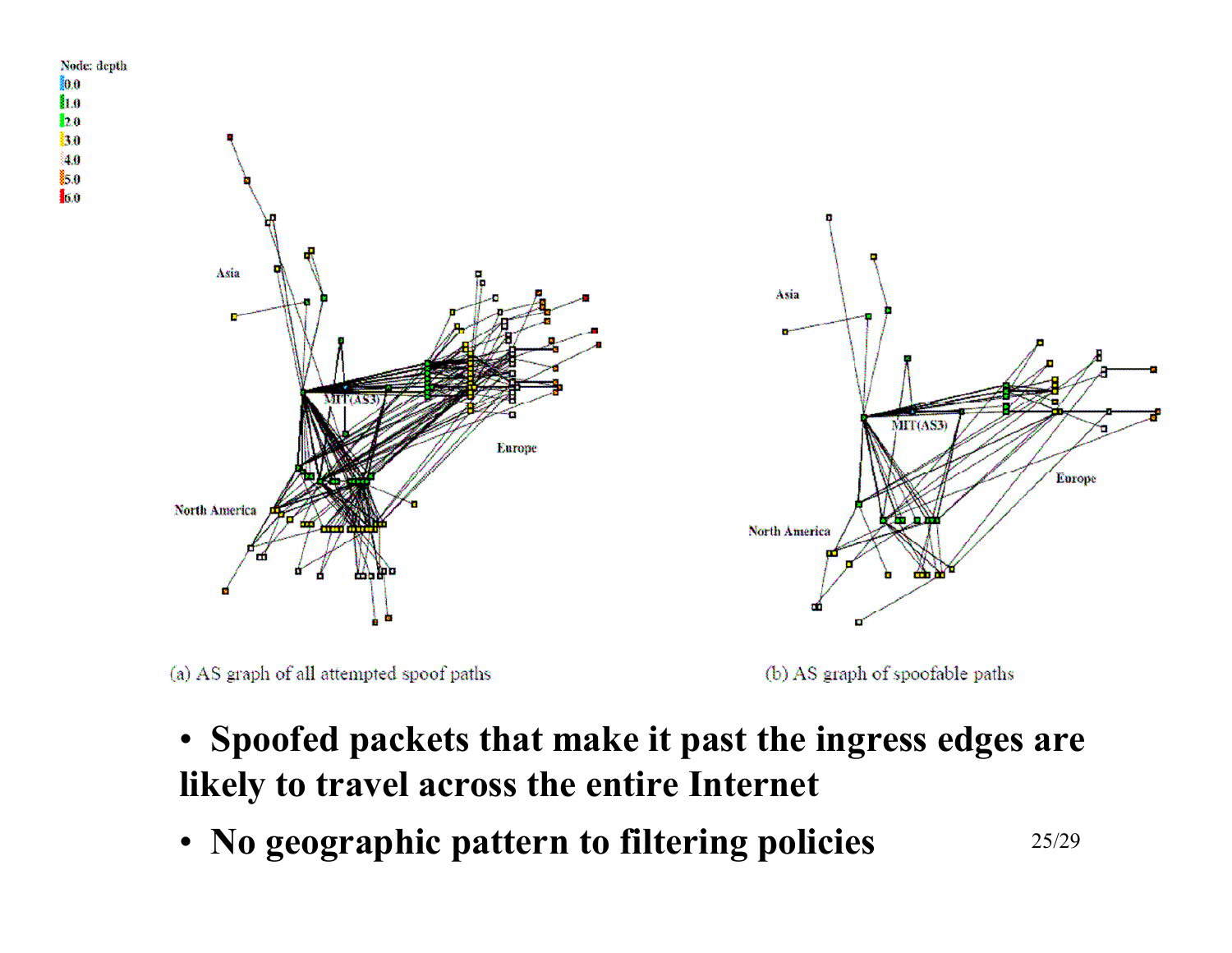### Conclusion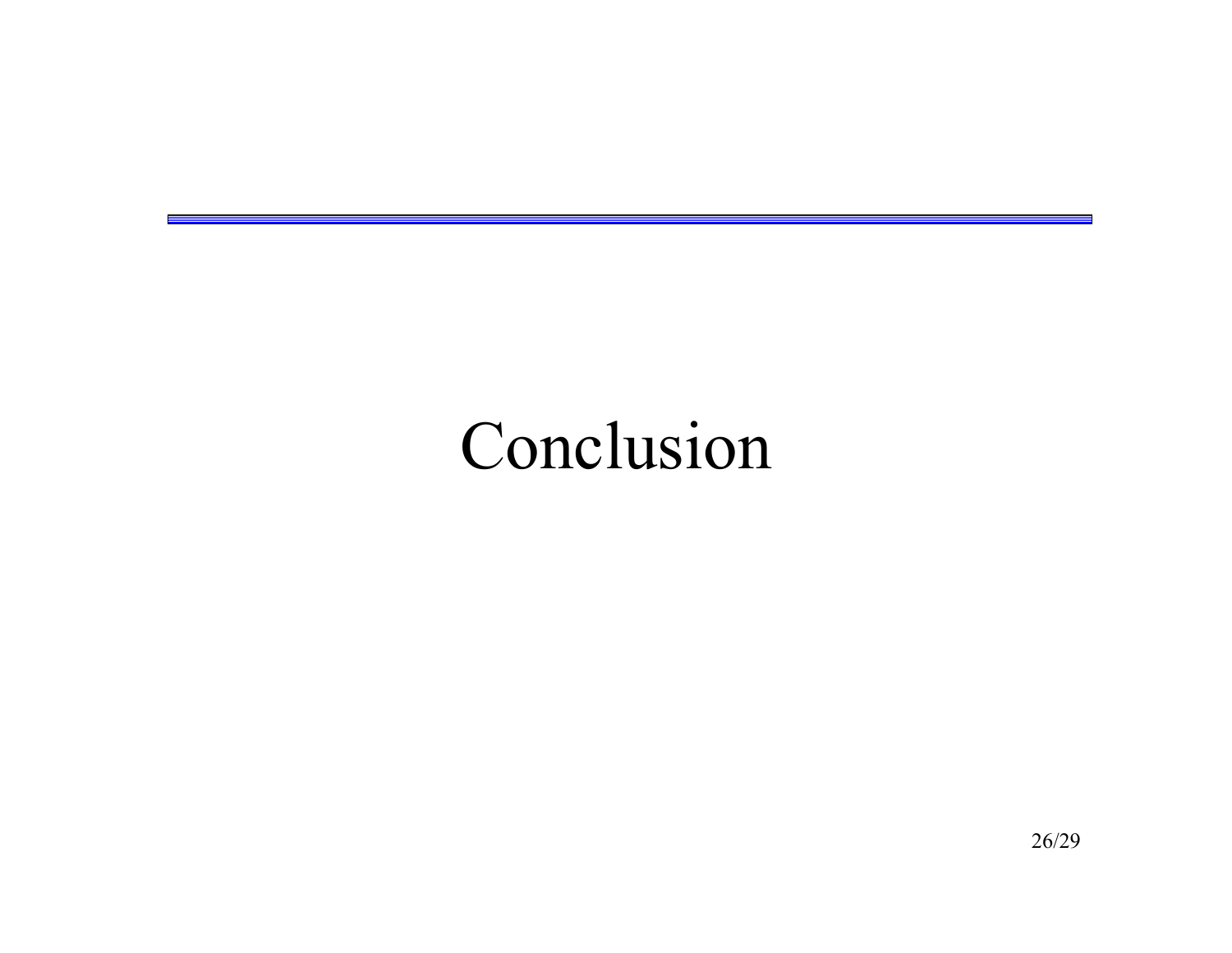# Ongoing collection effort

http://spoofer.csail.mit.edu/summary.html

- Hourly-updated web page
- Summarizes current state of IP spoofing
- Goal: continue collecting reports to improve accuracy, detect trends, etc.
- We need help to expand coverage and gain more data!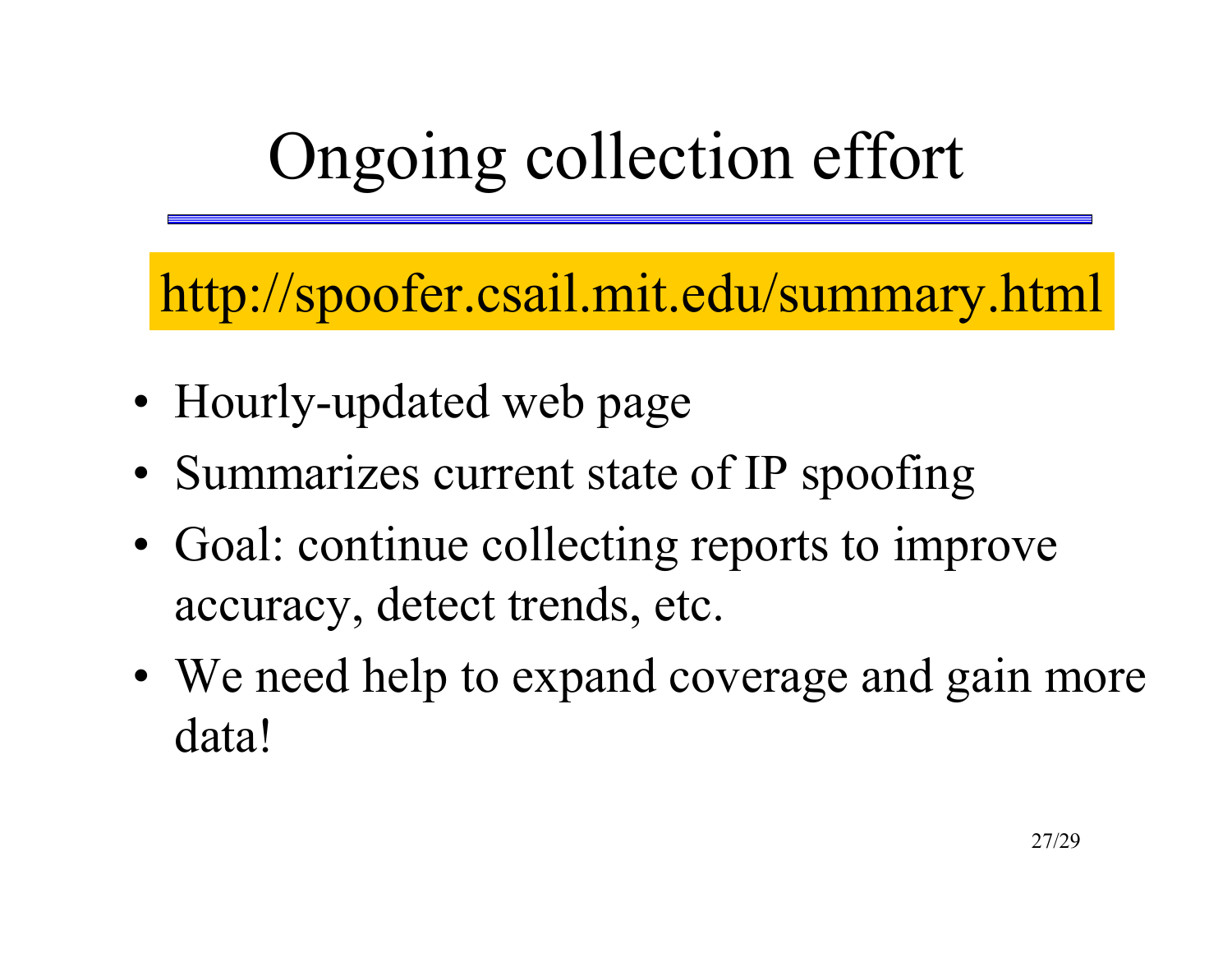estatatat batan batan

#### File Edit View Go Bookmarks Tools Window Help



#### **Spoofer Project** [intro] [results] [methodology] [download] [feedback] [FAQ]



This report, provided by MIT ANA, intends to provide a current aggregate view of ingress and egress filtering and "Spoofing" on the Internet. While the data in this report is the most comprehensive of its type we are aware of, it is still an ongoing, incomplete project. The data here is representative only of the netblocks, addresses and autonomous systems (ASes) of clients from which we have received reports. The more client reports we receive the better - they increase our accuracy and coverage.

Download and run our testing software to automatically contribute a report to our database. Note that this involves generating a small number of IP packets with spoofed addresses from your box. This has yet to trip any alarms or cause problems for our contributors but you run the software at your risk. The software generates a summary report that you can view indicating the egress filtering policies of your Internet providers. View a sample report here.

This page is regenerated hourly.

#### Summary:

Current as of: Tue May 10 20:20:57 EST 2005 Reports: 438

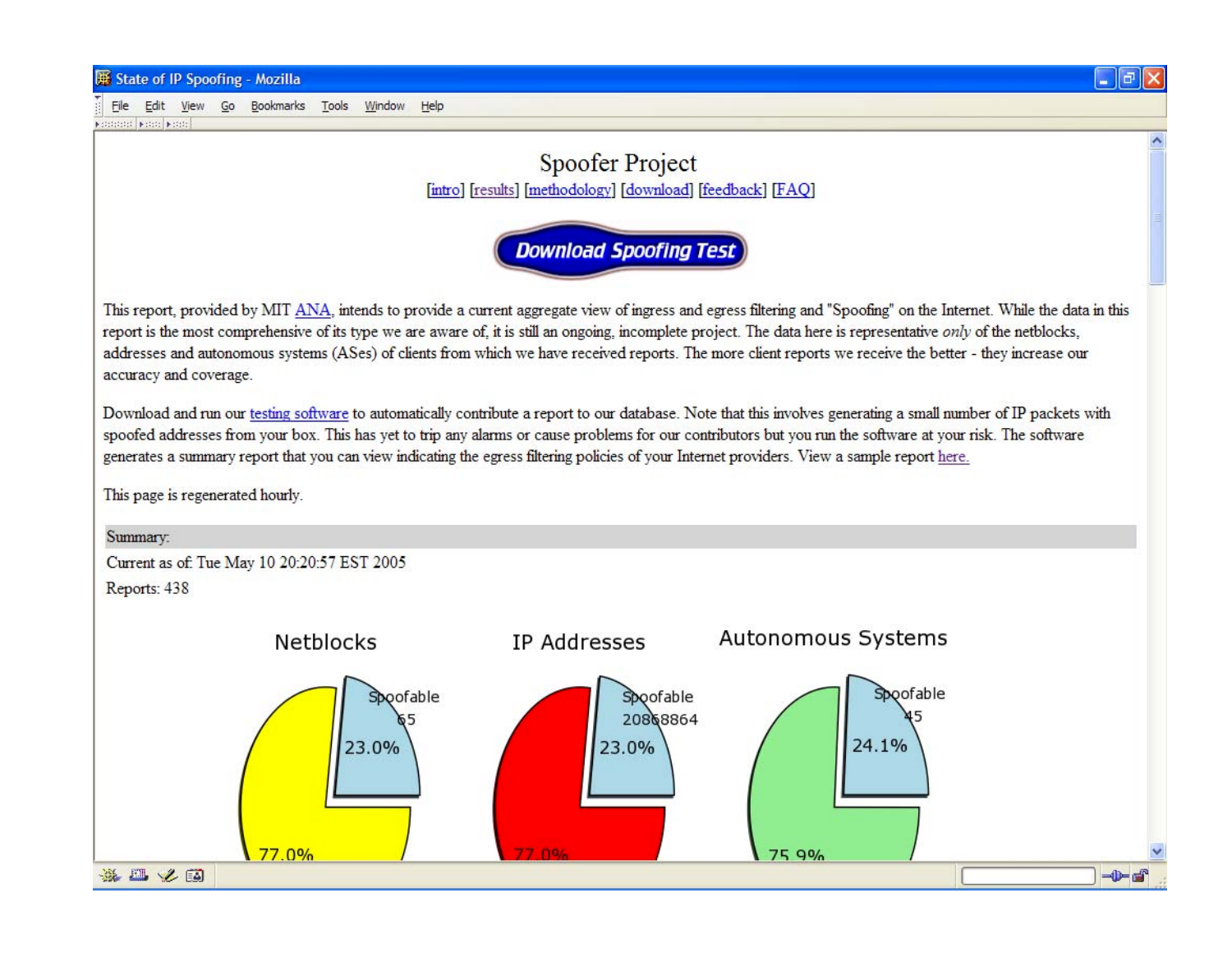# http://spoofer.csail.mit.edu

#### **Summary of key results:**

- $\sim$  23% of observed netblocks corresponding to  $\sim$ 24% of observed ASes allow some from of spoofing
- Filtering policies corresponds reasonably well to netblocks announced in BGP
- Filtering is frequently applied inconsistently allowing spoofing of parts of the address space
- No discernable geographic pattern in address filtering policies